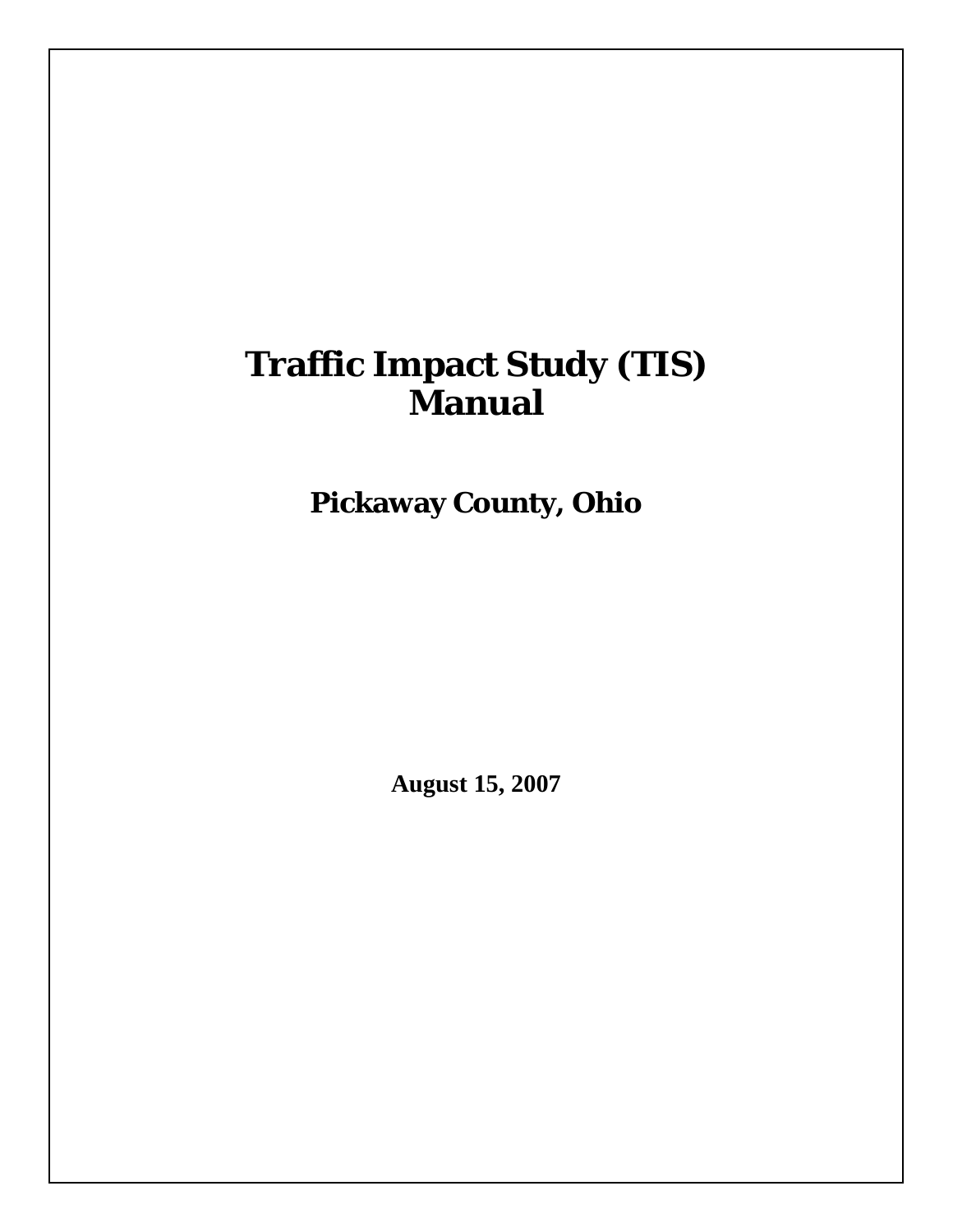# Pickaway Count, Ohio

# Traffic Impact Study (TIS) Manual

# **Table of Contents**

| 1.0             |     |       |
|-----------------|-----|-------|
| 2.0             |     |       |
|                 | 2.1 |       |
|                 | 2.2 |       |
| 3.0             |     |       |
| 4.0             |     |       |
| 5.0             |     |       |
|                 | 5.1 |       |
|                 | 5.2 |       |
|                 | 5.3 |       |
|                 | 5.4 |       |
|                 |     | 5.4.1 |
|                 |     | 5.4.2 |
|                 | 5.5 |       |
|                 |     | 5.5.1 |
|                 |     | 5.5.2 |
|                 |     | 5.5.3 |
|                 | 5.6 |       |
|                 | 5.7 |       |
|                 | 5.8 |       |
| 6.0             |     |       |
| 7.0             |     |       |
| 8.0             |     |       |
| <b>APPENDIX</b> |     |       |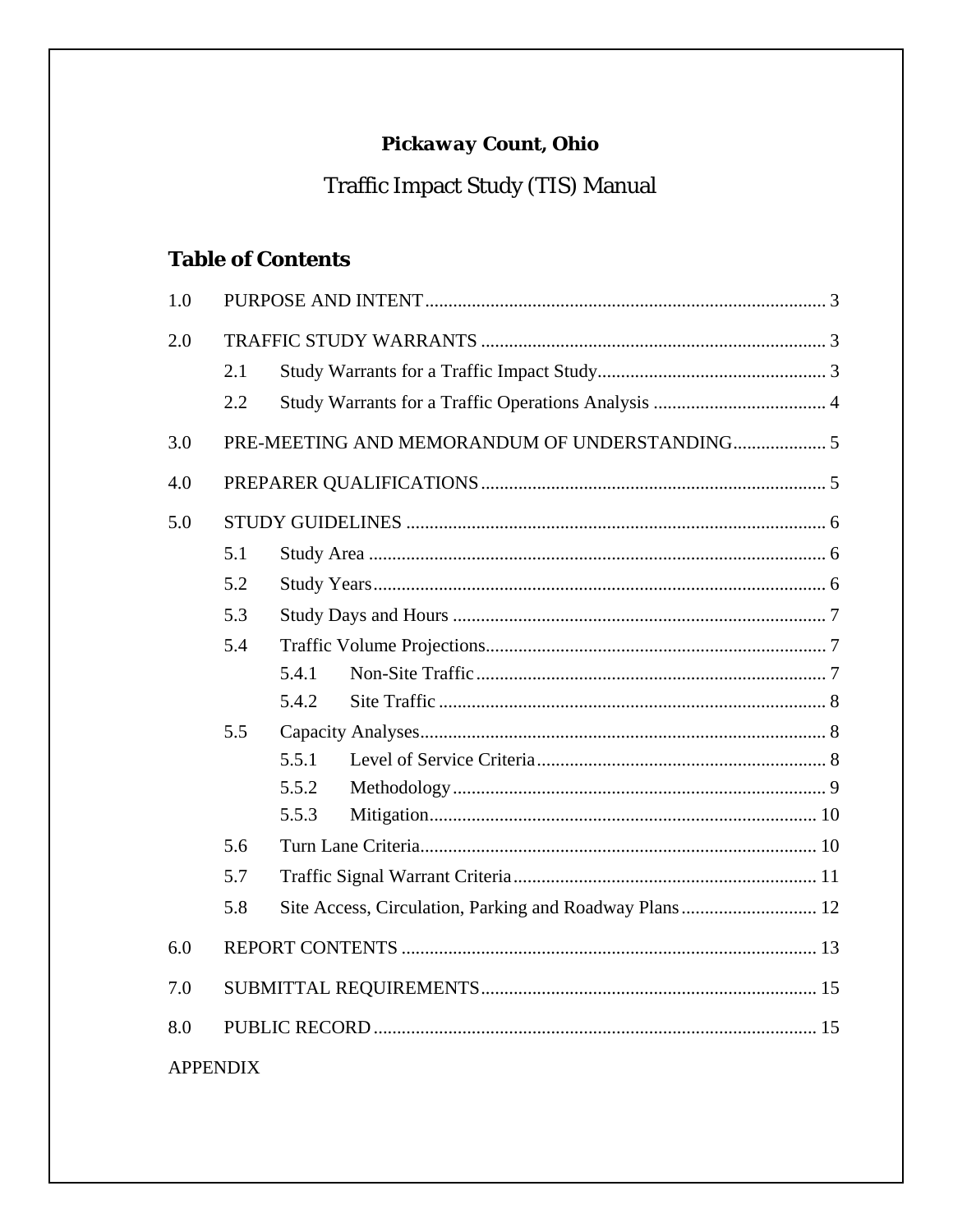#### **1.0 PURPOSE AND INTENT**

Traffic access and impact studies are intended to determine the need for any improvements to the adjacent and nearby roadway system to maintain a satisfactory level of service and the appropriate access provisions for a proposed development.

The primary objectives of a traffic study are as follows:

- Provide a basis for assessing the transportation impacts of a new development or expansion of an existing development; identify the need for any improvements to the supporting roadway system to provide satisfactory levels of service; and, to address safety issues.
- Address relevant transportation issues associated with development proposals that may be of concern to neighboring residents, businesses, and property owners.
- Determine the appropriate location, spacing, and design of the access system for the proposed development in compliance with County standards.
- Evaluate the internal circulation and connectivity systems of the proposed development to provide safe and efficient internal traffic flow and access to/from the adjacent and nearby roadway system.
- Allow compliance with the most current edition of the County's Thoroughfare Plan (or other applicable thoroughfare plans).
- Provide a basis for improvement and funding discussions in conjunction with zoning, special permit, and subdivision plat approvals.

This Traffic Impact Study (TIS) manual establishes the requirements and guidelines for achieving responsive and consistent traffic impact and access studies for proposed developments in Pickaway County, Ohio. The County Engineer has determined it to be befitting to require the submission of an appropriate traffic study for all planned/proposed development.

### **2.0 TRAFFIC STUDY WARRANTS**

The need for either a detailed traffic impact study or a limited traffic operations analysis will be identified when rezoning, variance, or plan approval petitions are filed (or discussed with public officials). The County Engineer may also identify the need for a traffic impact study or operations analysis in response to an access permit application.

#### **2.1 Study Warrants for a Traffic Impact Study**

A complete traffic impact study (TIS) will be requested for any proposed development or redevelopment that meets one or more of the following criteria:

 Significantly-sized project. A development meets this criterion if it generates more than 100 trip ends (i.e., two-way vehicle-trips) during any one hour of an average weekday. These trip ends shall be calculated using the latest edition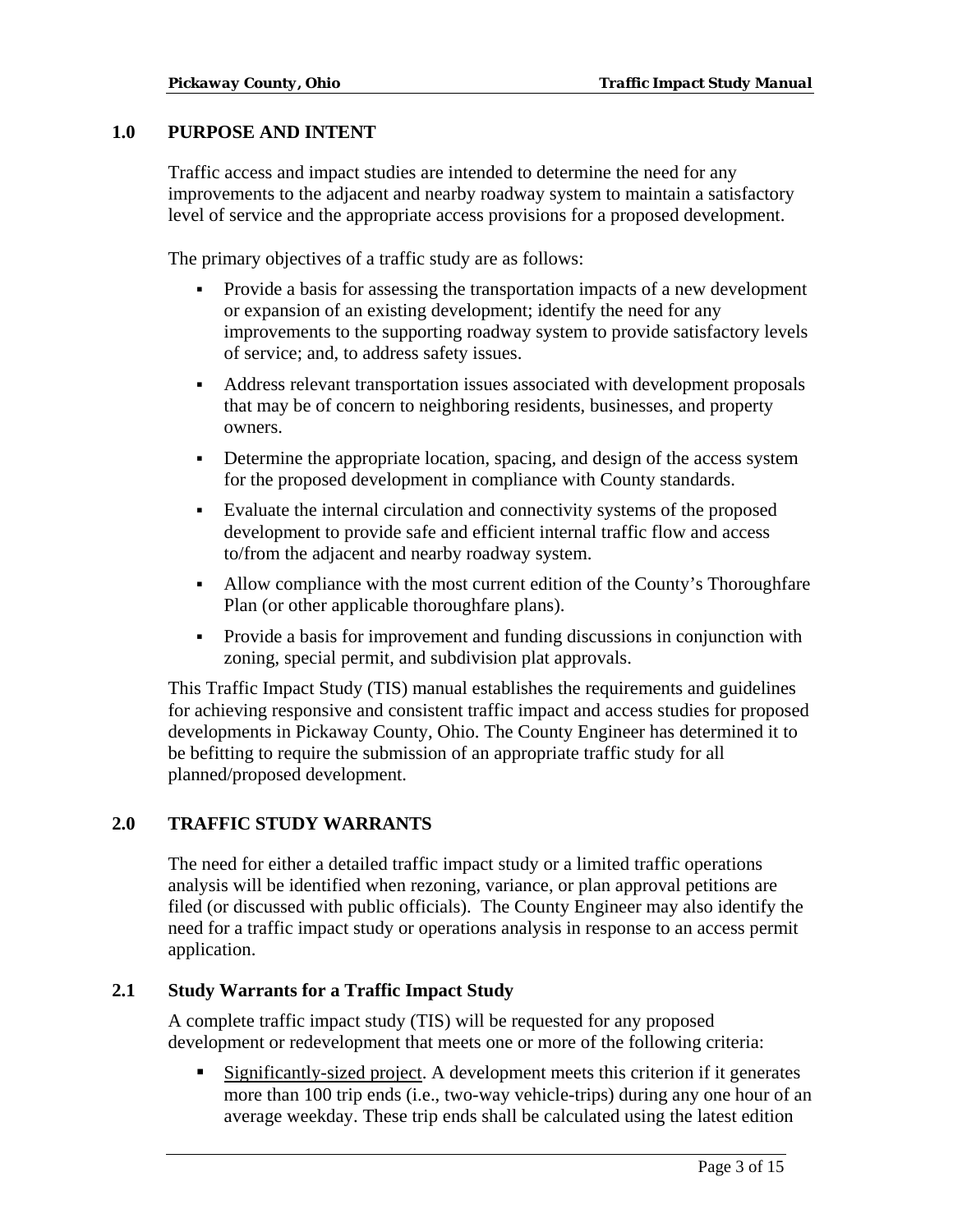of *Trip Generation* as published by the Institute of Transportation Engineers (or upon special studies of unique land-uses as approved by the reviewers).

- Modifications to roadways. This criterion is met when the proposed development is expected by the reviewers to significantly impact a roadway segment, or roadway segments, identified in thoroughfare plans and/or improvement programs of the County, State, or other jurisdictions. This criterion is also met when access for the proposed development occurs on a public road that may be widened or improved in accordance with adopted thoroughfare plans.
- Nearby congestion. A development meets this criterion if the proposed development is expected, in the opinion of County staff, to significantly impact surrounding roadways, intersections, or sets of intersections which are already operating at level of service "D" or worse during any hour (on a design day, or days, selected for analysis purposes). The level of service will be determined by an analysis prescribed in the current edition of the *Highway Capacity Manual* (Transportation Research Board) using data that reflects the current traffic conditions.
- High traffic impact area. This criterion is met when, in the opinion of County staff, the proposed development is located in a high traffic impact area. Such reflects special sensitivity to traffic condition changes due to existing congestion, problematic circulation patterns, burgeoning traffic operations problems, or other traffic conditions of special concern. A traffic impact study will be requested for any proposed new development or modifications to existing development within a high traffic impact area.

### **2.2 Study Warrants for a Traffic Operations Analysis**

A traffic operations analysis will be requested for petitions which do not meet the warrants for a detailed traffic impact study. A traffic operations analysis will be requested for any one of the following conditions:

- Requests for a driveway (or driveway modification) on any public road.
- Existing sight distance limitations or high accident experience adjacent to the subject site.
- Modifications to a site plan for an existing development where the parking layout and/or internal circulation system could affect traffic operations on the external roadway system.
- Requests or probable need for a new traffic signal to control driveways serving a proposed or existing development.

Examples of traffic operations analyses include studies of proposed driveway locations, resulting sight distances, driveway and intersection geometry and control, turn lane needs and design, accommodation of projected queuing conditions, accident experience and safety, and traffic signal warrant and progression analysis.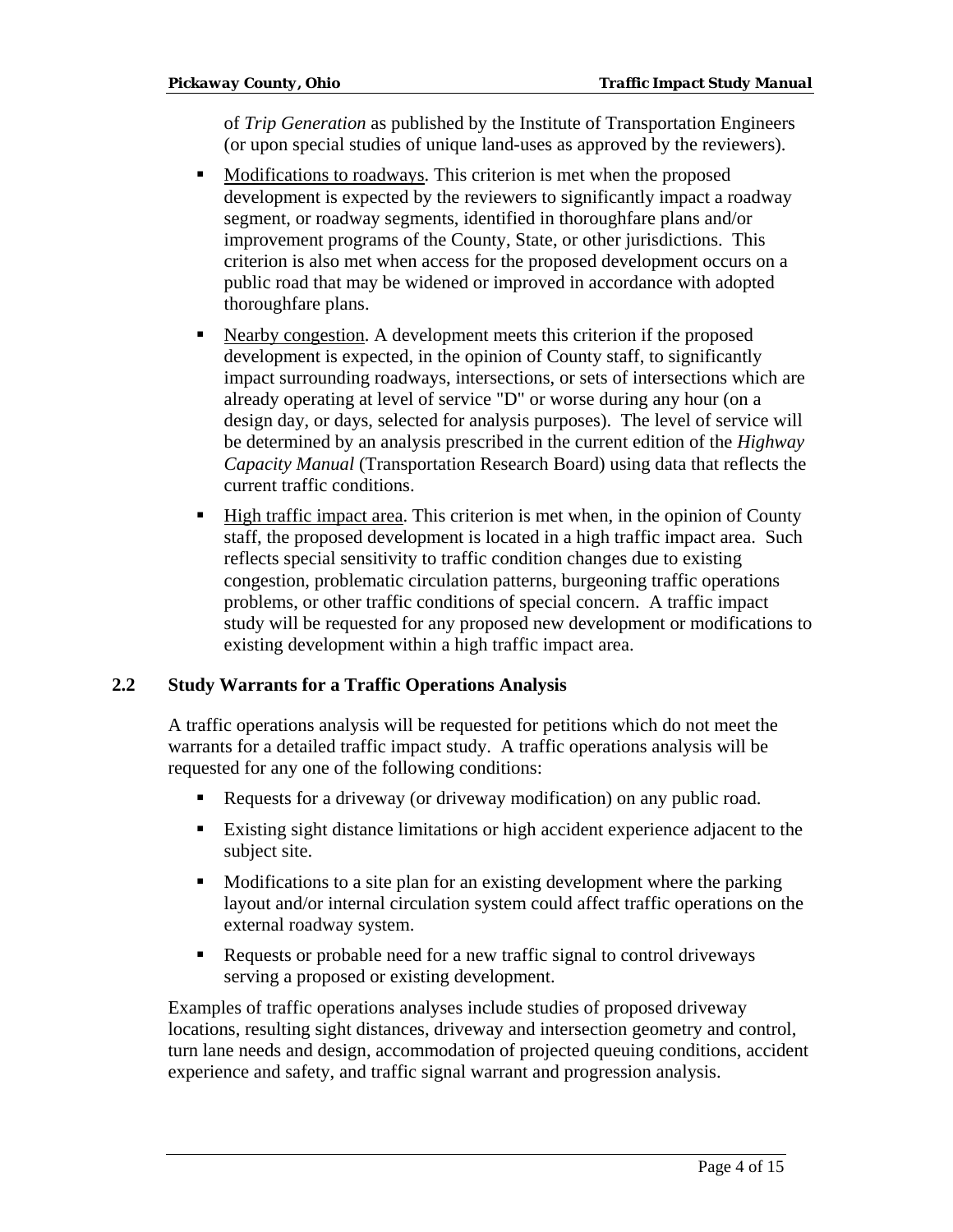#### **3.0 PRE-MEETING AND MEMORANDUM OF UNDERSTANDING**

Prior to commencing the preparation of a Traffic Impact Study, the preparer shall schedule a meeting with appropriate County staff. Other participants in this premeeting shall be representatives of other jurisdictions and agencies as deemed appropriate by County personnel. The participants at the meeting shall identify and agree upon the following issues and needs prior to the preparation of the TIS:

- 1. Study area
- 2. Study years
- 3. Development phasing, if applicable
- 4. Field data collection requirements
- 5. Acceptable data associated with traffic volumes, accident history, and signal operations
- 6. Peak traffic hours (analysis hours)
- 7. Trip generation, trip distribution, and assignment methods
- 8. Applicable planning documents (including the County's Thoroughfare Plan and Access Management Plan)
- 9. Other traffic impact studies prepared for developments in the study area
- 10. Utilization of travel demand models
- 11. Background traffic and growth factors
- 12. Acceptable levels of service (LOS)
- 13. Analyses methodology and software (capacity, signal warrants, etc.)
- 14. Cycle lengths at signalized intersections
- 15. Safety issues (sight distances, accident data, etc.)
- 16. Committed and planned roadway improvements and schedule
- 17. TIS submittal date

The preparer shall submit a Memorandum of Understanding (MOU) which details the assumptions and methodologies agreed upon regarding the items above – and the preparer shall request County staff concurrence with the contents of the MOU. The MOU should be submitted to the County within one-week subsequent to the premeeting. The MOU will be approved by County staff within one week of receipt – assuming that all items are properly addressed.

If not addressed in the MOU, the preparer should make a separate submission regarding traffic growth rates, vehicle-trip generation rates, and directional distributions of site generated traffic to the County for concurrence -- and County staff will respond to the preparer on these items within one week of receipt.

### **4.0 PREPARER QUALIFICATIONS**

Traffic Impact Studies shall be prepared by professionals with training and experience in traffic engineering/transportation planning and under the supervision of a registered professional engineer in Ohio with training and experience in traffic engineering (operations and safety analysis experience). The preparer shall not be a member of the TIS review team; neither shall the preparer be related to a review team member nor hold a financial interest in the project under study.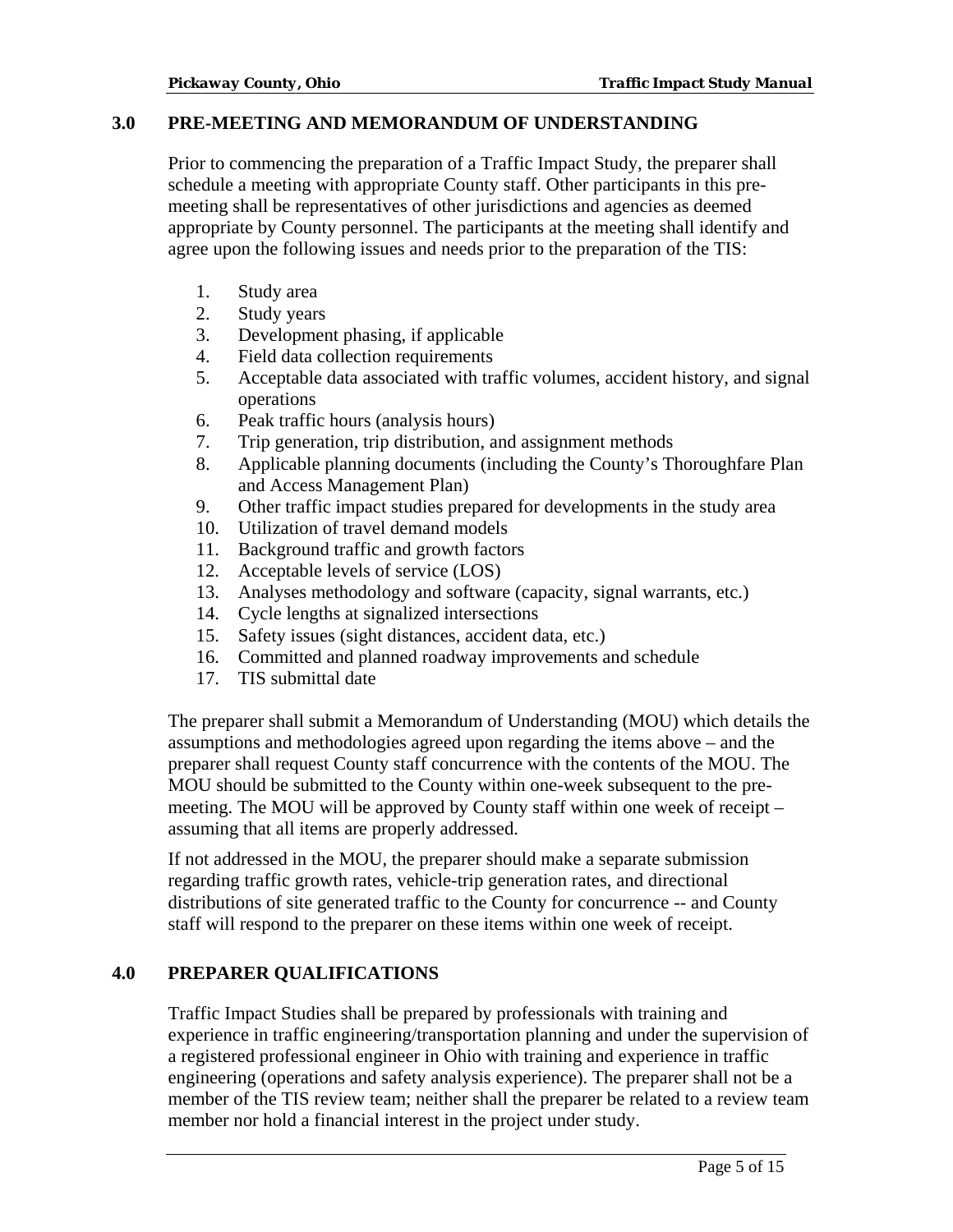### **5.0 STUDY GUIDELINES**

#### **5.1 Study Area**

Any complete transportation study analyzing off-site access needs and impacts will include at least all site access points and major intersections (signalized and unsignalized) adjacent to the site. Beyond this area, the review team will determine any additional area to be included based on local or site specific deficiencies, development size, traffic conditions, or local policy potentially affected by the proposed development. The study area will also encompass vacant parcels of land believed to impact the intersections being analyzed so as to analyze the proposed project in the context of other previously approved or anticipated developments in the surrounding area. Generally, the study area must be large enough to encompass the critical intersections to be analyzed. In high traffic impact areas, the study area may include the entire zone in order to capture the cumulative impact of future development within the area.

The following should be included in the study area conditions section of the report:

- $\triangleright$  Study area boundaries.
- <sup>¾</sup>Study area land-uses (existing and anticipated future development).
- $\geq$  Site accessibility (existing and future roadway system; document basic features to include jurisdiction, functional classification, pavement widths, lane usages, traffic control devices, speed limits, etc.).
- <sup>¾</sup>TIS intersections (defined in the Memorandum of Understanding):
	- o Lane usages and traffic control devices.
	- o Sight distances (compare existing distances with established criteria).
	- o Accident experience (if requested).

#### **5.2 Study Years**

Beyond the assessment of current conditions, traffic impact studies are to address conditions in the anticipated build-out year of the proposed development and design year – which is 20 years beyond the anticipated build-out year. Some general guidelines are as follows:

- $\triangleright$  All the study intersections should be analyzed with respect to existing conditions.
- $\triangleright$  For site access points (and immediately adjacent intersections as appropriate), analyses should be performed for both build-out and design year conditions. Such driveways and intersections should be configured to meet design year requirements. Analyses of build-out conditions should define what elements of the long-term configuration need to be made to yield acceptable conditions in the build-out year.
- $\triangleright$  For all other study intersections, analyses should be performed (with and without the proposed development) for the build-out year. The impacts associated with site generated traffic must be appropriately mitigated at these intersections.
- $\triangleright$  If the proposed development is to be implemented in phases, it may be appropriate to analyze each major phase (e.g., initial phase, an intermediate phase,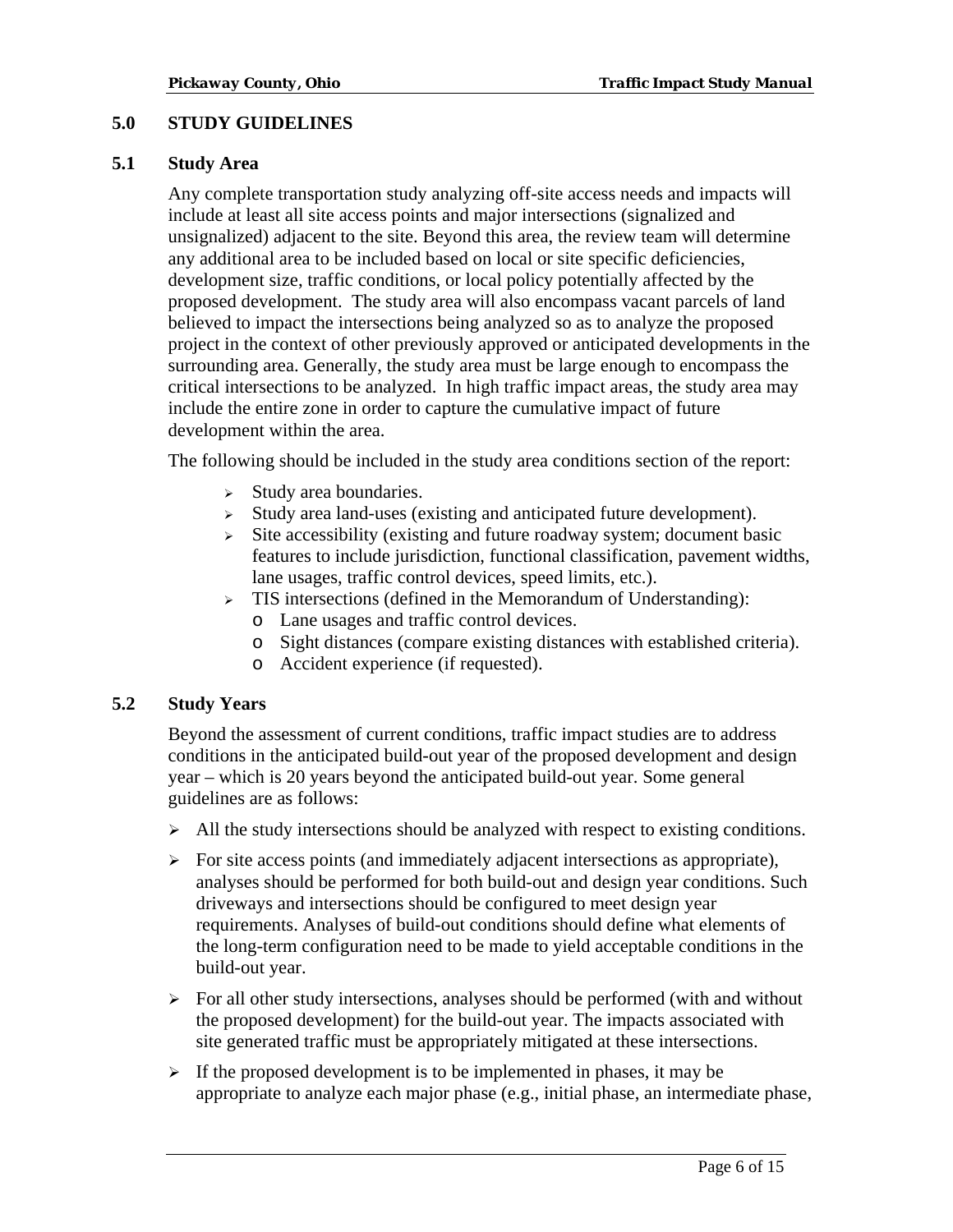and full project build-out) in order to define the potential for staging defined roadway improvements/modifications.

#### **5.3 Study Days and Hours**

For each defined horizon year, specific time periods are to be analyzed. In most cases, only analyses of weekday street peak hours will be required. However, landuse classifications which experience their highest trip generation levels during periods other than street peak hours may require analyses for such periods to determine proper site access and turn lane storage requirements. Examples of land-use classifications which typically have substantially higher site trip generation peaks at times other than weekday street peak hours are: shopping centers, discount stores, recreational uses (e.g., theaters, zoos, theme parks, stadiums, and arenas), restaurants, schools, churches, and garden centers.

The analysis time period (and condition) should be discussed and designated by the reviewers at the initial meeting. The objective is to designate the design day(s) and time period(s) so as to cause evaluation of conditions during the design hour or design hours. The selection of the proper design day and hour is particularly important for a development which exhibits significant seasonal variations in trip generation (such as shopping centers). Special consideration must also be given to a development located in a zone that experiences (or will experience) significant seasonal variations in traffic volumes due to unique land-uses.

The design hour(s) to be used in a TIS will be discussed and designated by the reviewers at the initial meeting. At a minimum, all studies must include assessments of conditions during both the AM and PM peak commuter hours (unless otherwise directed by County staff).

### **5.4 Traffic Volume Projections**

The total anticipated transportation infrastructure requirements in the study horizon year(s) depend on traffic projections and are needed so that the County can accurately evaluate implications associated with the applicant's request for development approval. However, the impacts and infrastructure needs will be assessed separately for the baseline condition (horizon year development excluding site) and total development (horizon year development including site).

### **5.4.1 Non-Site Traffic**

- ¾ Non-Site (or background) traffic volumes are composed of existing volumes, accepted general growth of traffic, and traffic generated by previously-approved new developments in the study area.
- ¾ *Non-Site Development within Study Area.* The impacts of the anticipated non-site development should be assessed to aid both the County and the applicant in the determination of sources of transportation infrastructure needs. All significant developments within the study area that have been approved or are likely to occur by the specific horizon years should be identified and incorporated into the study. The land-use type and magnitude of the probable future developments in the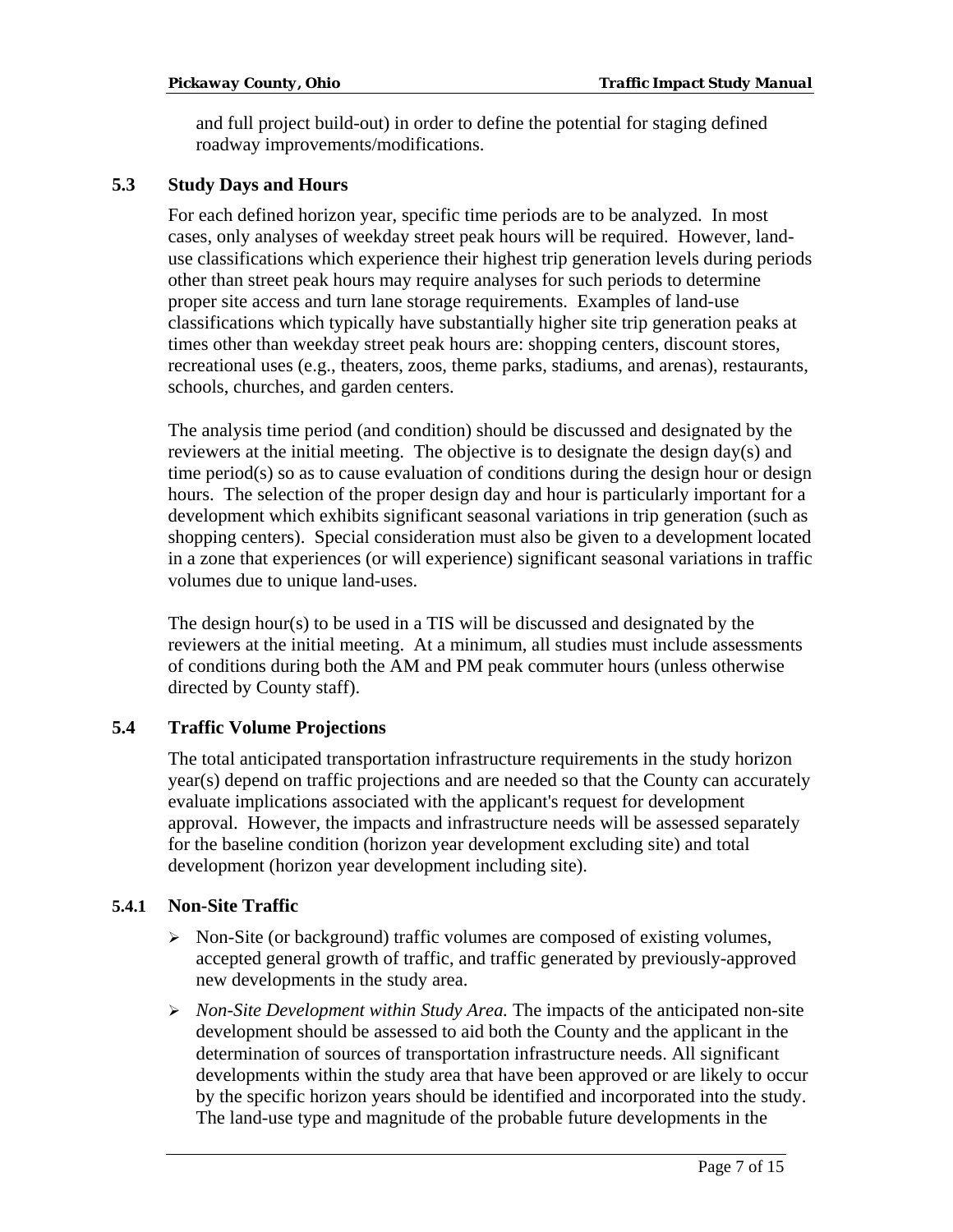horizon years should be identified in conversations with staff of the County and other relevant public agencies.

¾ *Non-Site Development Outside Study Area.* In some cases, the County may request the applicant to specifically consider and include traffic generated by large developments located outside the defined study area. In such cases, a TIS prepared for the identified development will be provided to the applicant by the County to permit the inclusion of relevant traffic volumes within the subject TIS. The applicant will not be required to undertake vehicle-trip generation and trip distribution for developments outside the study area.

### **5.4.2 Site Traffic**

- ¾ *Site Development.* Development proposed to be located on the site under study should be categorized by specific land-use type consistent with classifications contained in the latest edition of *Trip Generation* (Institute of Transportation Engineers). The proposed number of development (building) units (e.g., gross square feet of building area, dwelling units, hotel rooms, etc.) should be provided. Land area is insufficient to provide a basis for analysis. If the proposed land-use or density is inconsistent with the current land-use plan, comparison of the proposed land-use and the land-use plan recommendation should be made using classifications contained in the *Trip Generation* report.
- $\triangleright$  Trips generated by the proposed development shall be calculated using the most current edition of the Institute of Transportation Engineers (ITE) *Trip Generation* M*anual*. Methodologies contained in the ITE *Trip Generation Handbook* shall be used for internal trips and pass-by trips calculations.
- $\triangleright$  Distribution and assignment of site traffic shall be based on engineering judgment and the method should be pre-approved by the County. The directions from which traffic will access the site will depend on various factors, including:
	- Type of proposed development and the area from which it will attract traffic,
	- Size of proposed development,
	- Competing developments (if applicable),
	- Surrounding land uses and population, and
	- Conditions on surrounding roadway system.

### **5.5 Capacity Analyses**

### **5.5.1 Level of Service Criteria**

The standard criterion used to define quality of traffic flow is "level of service" (LOS). This is a qualitative assessment of factors such as speed, volume, geometry, delays, and ease of maneuvering. All analysis techniques specify the quality of operations as a letter (such as those shown in Table 1) – with 'A' representing the best operating condition and 'F' representing the worst.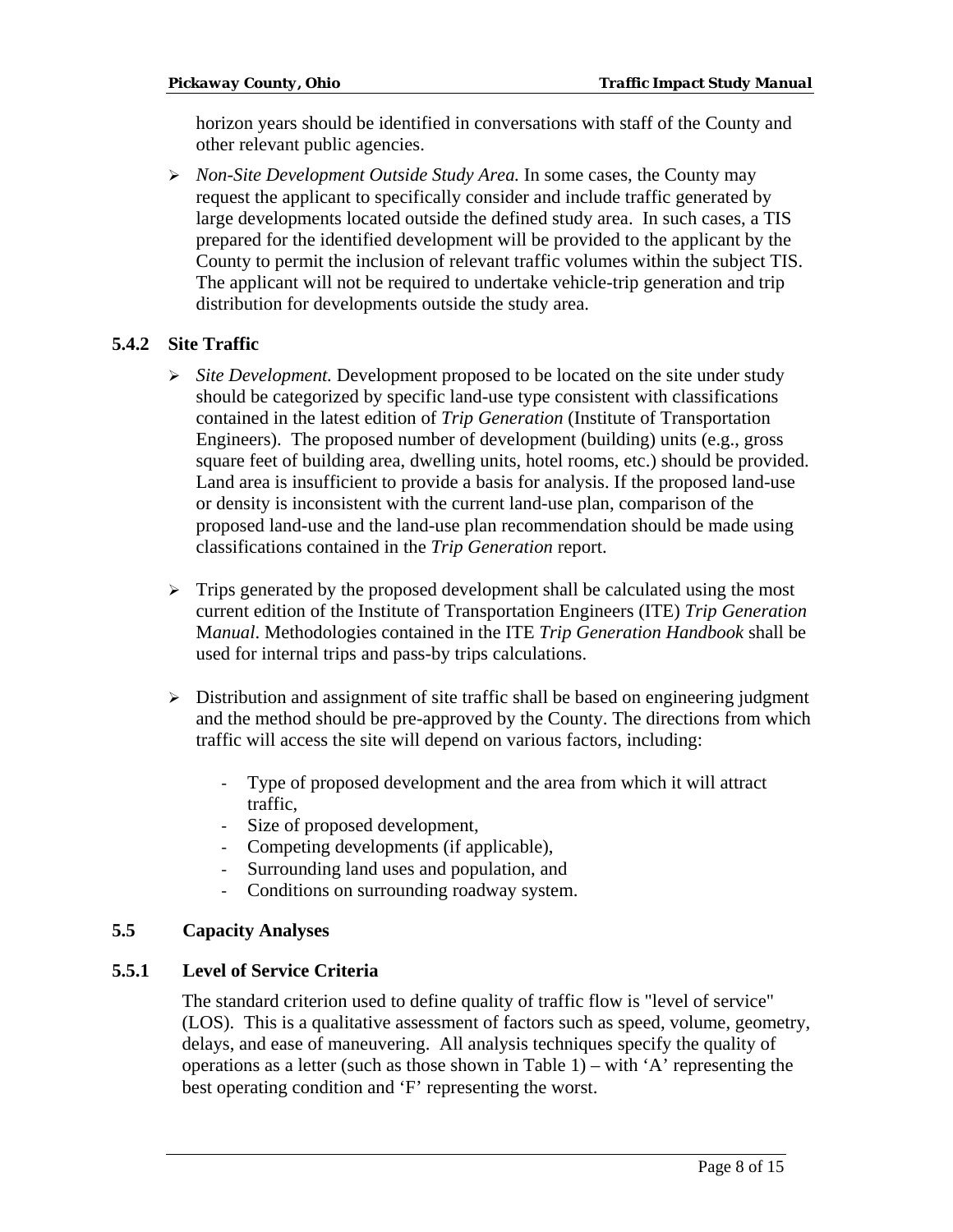|                         | <b>Control Delay per Vehicle (Seconds)</b> |                                 |  |  |
|-------------------------|--------------------------------------------|---------------------------------|--|--|
| <b>Level of Service</b> | <b>Unsignalized Intersections</b>          | <b>Signalized Intersections</b> |  |  |
| A                       | $\leq 10.0$                                | $\leq 10.0$                     |  |  |
| B                       | $> 10.0$ and $\leq 15.0$                   | $> 10.0$ and $\leq 20.0$        |  |  |
| $\subset$               | $> 15.0$ and $\leq 25.0$                   | $>$ 20.0 and $\leq$ 35.0        |  |  |
| D                       | $> 25.0$ and $\leq 35.0$                   | $>$ 35.0 and $\leq$ 55.0        |  |  |
| E                       | $>$ 35.0 and $\leq$ 50.0                   | $> 55.0$ and $\leq 80.0$        |  |  |
| F                       | >50.0                                      | >80.0                           |  |  |

| Table 1 | <b>LOS Criteria for Intersections</b> |  |  |
|---------|---------------------------------------|--|--|
|---------|---------------------------------------|--|--|

 *Source:* Transportation Research Board, *Highway Capacity Manual*, Special Report 209, Third Edition, National Research Council, Washington, DC, 2000.

The minimum acceptable design level of service (LOS) in the County is 'C'. At intersections, analyses should show an overall LOS of 'C' with no individual movement operating at less than 'D' to be acceptable. Where unacceptable levels of service are calculated for background or "no-build" conditions, the applicant is responsible for only maintaining the same level of service when site traffic is added to the roadway element.

#### **5.5.2 Methodology**

- $\triangleright$  The use of HCS or Synchro software is acceptable for capacity analyses. When using Synchro, reports from HCM module should be used.
- ¾ In general, a Peak Hour Factor (PHF) of 0.90 should be used for horizon year analyses. (A different PHF may be more appropriate for certain land uses (e.g., a school); such conditions will be discussed at the initial meeting.)
- $\triangleright$  Capacity and level of service calculations shall be performed for each site drive intersection for build-out year and design year conditions. Site driveway intersections should be configured for design year conditions.
- $\triangleright$  Capacity and level of service calculations shall be performed for all other study intersections for:
	- Existing conditions (i.e., current volumes on existing roadway system).
	- Build-out year 'No-build' (non-site) traffic volumes on existing (or planned and programmed) roadway system.

If improvements/modifications to the existing roadway system are planned and programmed, County staff will provide this information to the applicant and the improved roadway system will be used as a base for testing horizon year traffic conditions – as appropriate.

If roadway improvements or modifications beyond those formally planned or programmed are assumed in the 'no-build' analysis, then these improvements or modifications will be considered to be the responsibility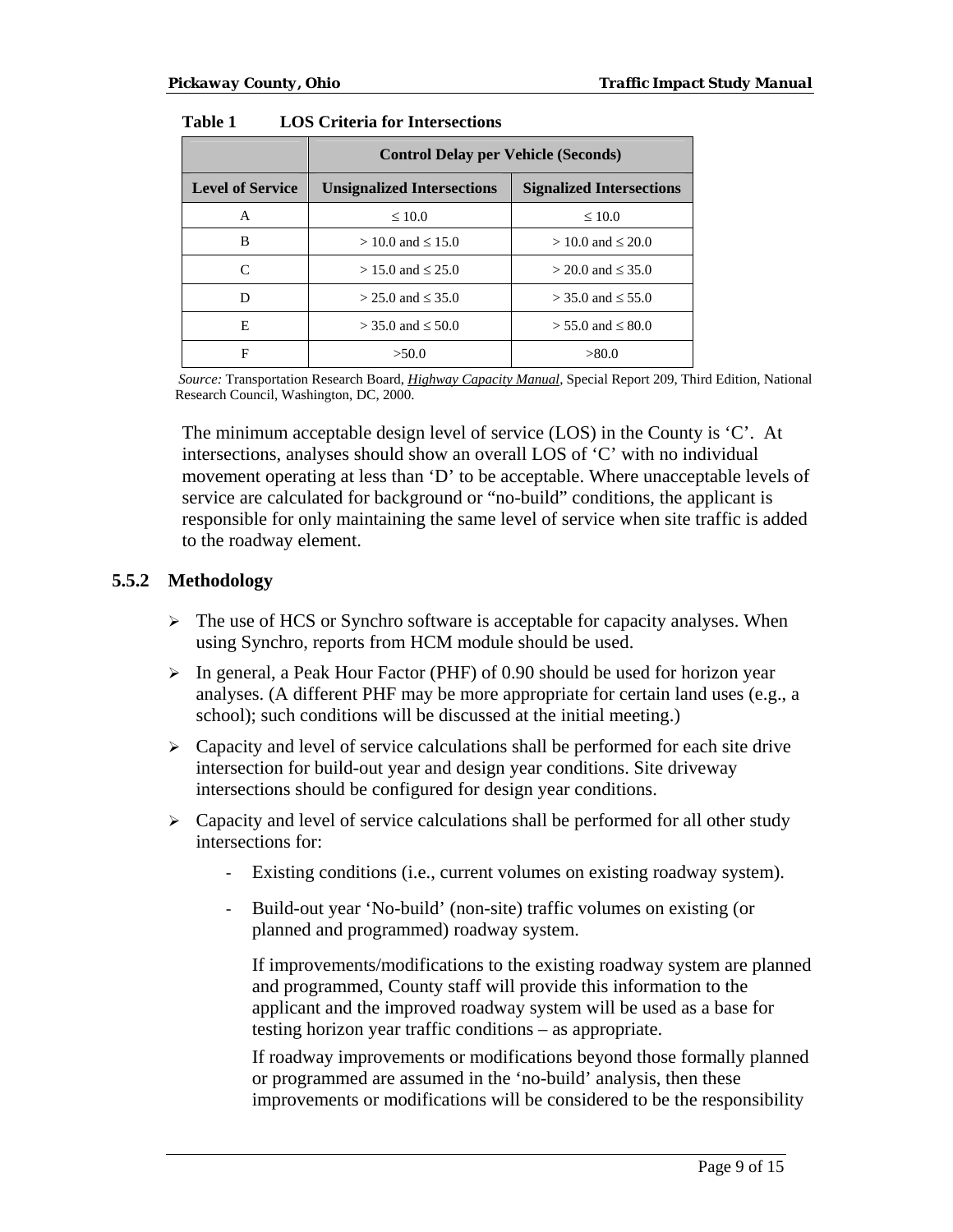of the applicant. If this is not the case, then the rationale for considering such improvements must be clearly described.

- Build-out year 'Build' (i.e., non-site plus site) traffic volumes on existing (or planned and programmed) roadway system.
- Build-out year 'Build' traffic volumes on improved/modified roadway system that mitigates the traffic impacts of the proposed development.

Produce a table for each intersection, study period, and study horizon year listing the level of service and delay (or v/c ratio): by (1) individual movement and (2) overall intersection for:

- Existing conditions.
- No-Build conditions.
- Build conditions on existing roadway system.
- Build conditions on proposed roadway system.

An example Table of the requested information and format is provided in the Appendix.

#### **5.5.3 Mitigation**

- $\triangleright$  Recommendations shall be made in the TIS for the site access points and external roadway improvements (such as additional through lanes, turn lanes, and traffic control devices) necessitated as a result of the proposed development. The traffic impacts of the proposed/planned development must be properly mitigated.
- ¾ Suggested improvements/modifications must be practical and acceptable to the appropriate agency/jurisdiction.
- $\triangleright$  A scaled concept sketch or (at least a schematic figure) should be provided illustrating the improvements/modifications that properly mitigate the traffic impacts of the proposed development.

#### **5.6 Turn Lane Criteria**

- $\triangleright$  Turn lanes at signalized intersections (existing or warranted upon on build-out day) and at off-site unsignalized intersections should be provided based on capacity analyses (as part of mitigation).
- $\triangleright$  Left turn lanes should be provided at site access points under the following conditions:
	- On major and minor arterial roadways with speed limits greater than 40 mph, or
	- On major and minor collector roadways with speed limits greater than 40 mph and more than 10 left turning vehicles during the peak hour of the development, or
	- Per graphs 401-5aE, 401-5bE and 401-5cE, which are the left turn lane warrants contained in the ODOT *Location and Design Manual Volume I.*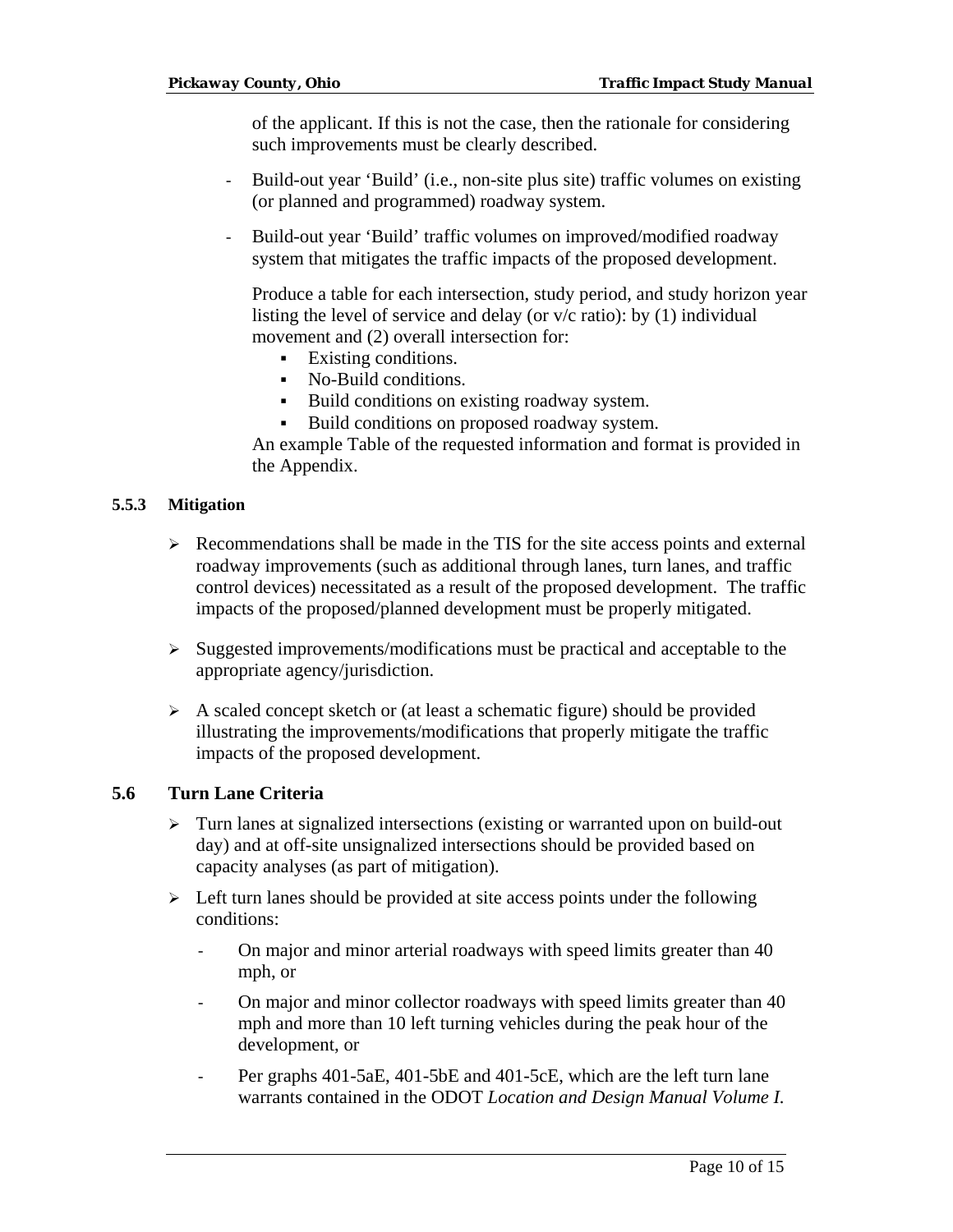(These are Graphs 1, 2, and 3 in the ODOT State Highway Access Management Manual.)

Note that the warrants apply only to the free flow approach of the unsignalized intersection. Turn lanes on the minor approach (under STOP – sign control) should be provided based on capacity analyses.

- $\triangleright$  Right turn lanes should be provided at site access points per graphs 401-6aE, 401-6bE, 401-6cE and 401-6dE, which are the right turn lane warrants contained in ODOT *Location and Design Manual Volume I.* (These are Graphs 4, 5, 6 and 7 in the ODOT *State Highway Access Management Manual*.)
- $\triangleright$  The left and right turn lane warrant worksheets are contained in the Appendix.
- $\triangleright$  Left or right turn lanes may also be provided when deemed necessary for safety purposes by County representatives.
- $\triangleright$  The length of left and right turn lanes should be based on the criteria contained in the *ODOT Location and Design Manual Volume I* Section 401-9E and 401-10E or, where appropriate, on the results of queuing analyses associated with the capacity calculations. The length of turn lanes should be based on a design speed five miles per hour above the posted speed limit. For roadways with unposted speed limit, a design speed of 55 MPH should be used.

#### **5.7 Traffic Signal Warrant Criteria**

- $\triangleright$  Warrant analyses for the installation of a traffic signal is required if a signal is recommended as a mitigating measure.
- $\triangleright$  Signal warrants, as contained in the latest edition of the Ohio Manual of Traffic Control Devices (OMUTCD), shall be used for any formal request associated with the installation of a traffic signal.
- $\triangleright$  In general, the County does not install a traffic signal unless the criteria specified in Warrant 1 (Eight-Hour Vehicular Volume) are met. Table 2 provides a general guideline derived from this warrant.
- $\triangleright$  If a signal is shown to be warranted in a horizon year, but is not warranted in the build-out year, estimates shall be made regarding the year that the signal may become warranted.
- $\triangleright$  Signal warrant analyses may be conducted using projected traffic volumes to identify the potential need for the installation of traffic signals. However, traffic signals will not be installed unless: (1) the subject intersection is unquestionably projected to meet warrants on build-out day of the development, or (2) actual counts at the intersection meet warrant thresholds.
- ¾ Any intersection that meets signal warrant thresholds must also be evaluated in terms of location and spacing based on the standards noted in the County's Access Management Regulations (contained in the Appendix) or in the ODOT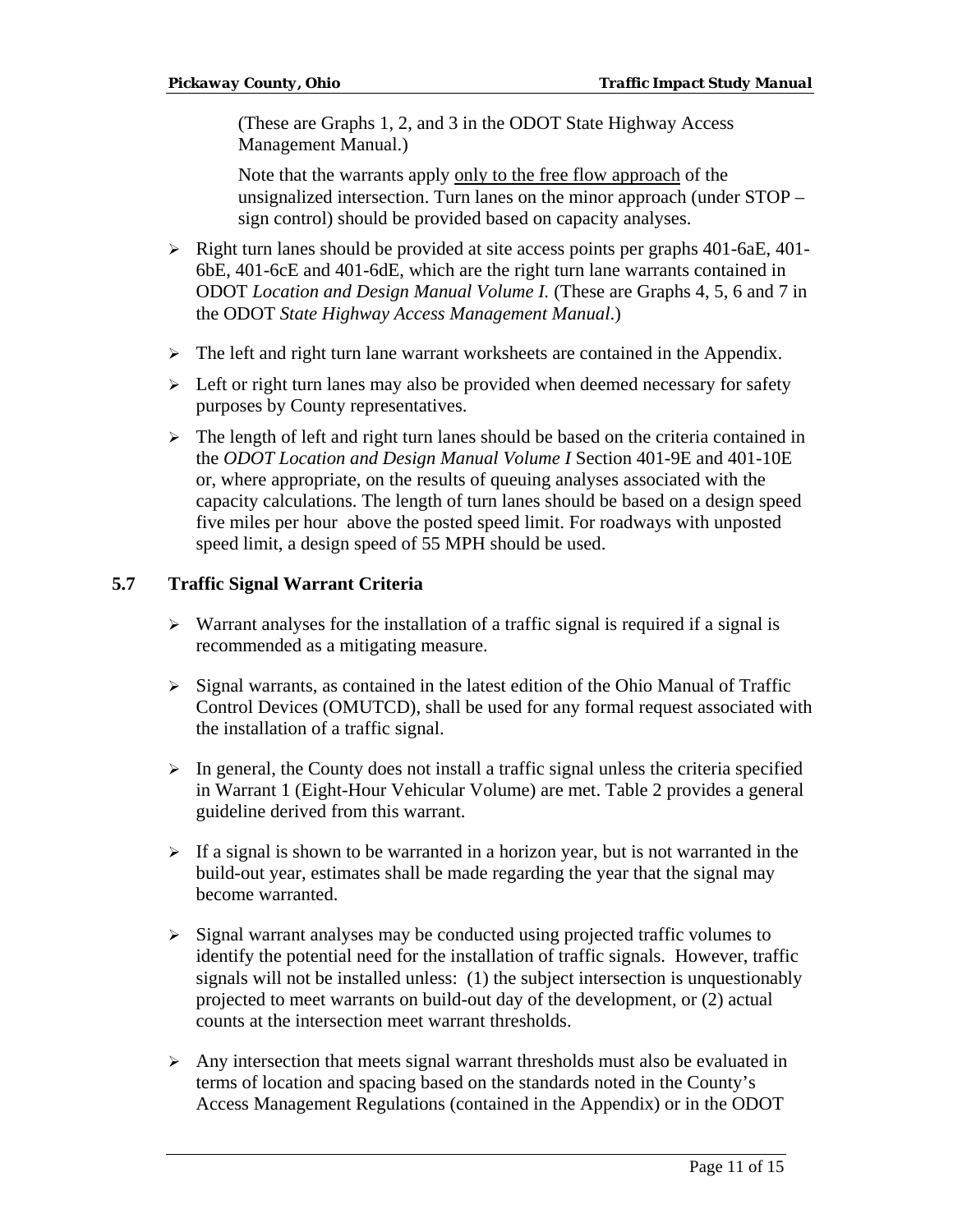State Access Management Manual (if applicable) for the access category assigned by the County's Thoroughfare Plan.

#### **Table 2 General Guidelines for Warranting a Traffic Signal based on Average Daily Traffic Volumes as Derived from Warrant 1 (Eight-Hour Vehicular Volume)**

| <b>Condition A: Minimum Vehicular Volume</b> |                                                        |              |                              |  |  |
|----------------------------------------------|--------------------------------------------------------|--------------|------------------------------|--|--|
|                                              | <b>Number of Approach Lanes</b>                        |              | <b>Average Daily Traffic</b> |  |  |
| <b>MAJOR</b>                                 | <b>MINOR</b>                                           | <b>MAJOR</b> | MINOR <sup>1</sup>           |  |  |
| 1                                            | 1                                                      | 8,300        | 5,000                        |  |  |
| 2 or more                                    |                                                        | 10,000       | 5,000                        |  |  |
| 2 or more                                    | 2 or more                                              | 10,000       | 6,700                        |  |  |
| 1                                            | 2 or more                                              | 8,300        | 6,700                        |  |  |
|                                              | <b>Condition B: Interruption of Continuous Traffic</b> |              |                              |  |  |
|                                              | <b>Number of Approach Lanes</b>                        |              | <b>Average Daily Traffic</b> |  |  |
| <b>MAJOR</b>                                 | <b>MINOR</b>                                           | <b>MAJOR</b> | MINOR <sup>1</sup>           |  |  |
| 1                                            | 1                                                      | 12,500       | 2,500                        |  |  |
| 2 or more                                    |                                                        | 15,000       | 2,500                        |  |  |
| 2 or more                                    | 2 or more                                              | 15,000       | 3,300                        |  |  |
|                                              | 2 or more                                              | 12,500       | 3,300                        |  |  |

 $1$  For 'T' intersections, the required ADT values on the minor approach are 50% of the values listed. Note: When the 85<sup>th</sup> percentile speed of major street traffic exceeds 40 mph in either an urban or rural area, or when the intersection lies within the built-up area of an isolated community having a population of less than 10,000, the warrants are 70% of the guidelines above.

### **5.8 Site Access, Circulation, Parking and Roadway Plans**

- $\triangleright$  The following should also be addressed in the TIS:
	- On-site parking needs.
	- Ease of internal circulation.
	- On-site queuing provisions.
	- On-site traffic operations and control (as they may affect traffic operations on the external roadway system).
	- Design of site driveways to include pavement widths, lane usages, proposed median widths, traffic control devices, etc.
- $\triangleright$  Plans showing site access and any roadway improvements/modifications shall be submitted with all requested traffic impact studies and/or traffic operations analyses. These plans should be to a scale.

The site access and roadway plan(s) shall be of sufficient detail to show: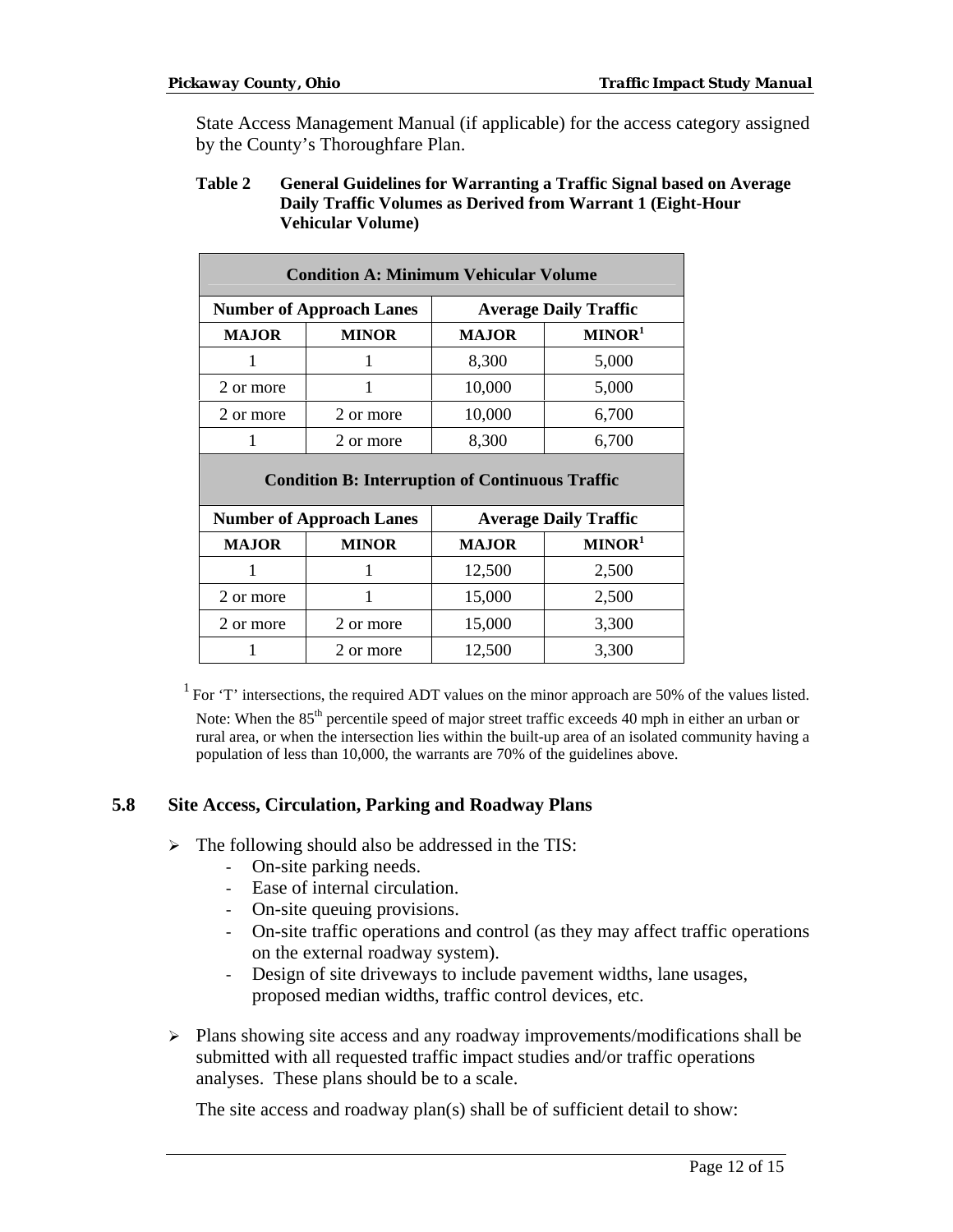- Location and spacing of all site access points and driveways (including relationships to other nearby roadways, intersections, and driveways),
- External roadway improvements/modifications,
- Lane configurations and control,
- Queuing and vehicle storage distances,
- Spacing of traffic signals to permit proper traffic progression on the adjacent roadway system,
- Sight distances,
- Adequate pedestrian, bicycle, and public transit provisions (if applicable),
- Sufficient emergency and service/delivery access, and
- Proper on-site circulation and parking layout so as not to affect traffic flow and operations on the external street system.
- $\triangleright$  More detailed location and design studies may be requested to deal with such items as geometrics, right-of-way requirements, topography, physical constraints, and sight distances.
- $\triangleright$  In addition to the above, the following should be made in the traffic study:
	- Recommendations regarding speed limits.
	- Impact on current high-accident locations.
	- Accommodation of school zones, pedestrian and bicycle movements, transit system requirements, service and emergency vehicles, etc.

# **6.0 REPORT CONTENTS**

All traffic impact studies and traffic operations analyses must be documented in a report. The results of traffic operations analyses can be summarized in a memorandum type report – while the results of traffic impact studies must be submitted in standard report formats. Such traffic impact reports should be complete and concise and should include the following:

- $\triangleright$  Cover
	- o Development name and location
	- o Applicant's name
	- o Preparer's name
	- o Report date
- $\triangleright$  Title Page
	- o Development name and location
	- o Applicant's name, address, and phone number
	- o Preparer's name, address, phone number and engineering registration seal
	- o Report date
- $\triangleright$  Table of Contents
- $\triangleright$  List of Figures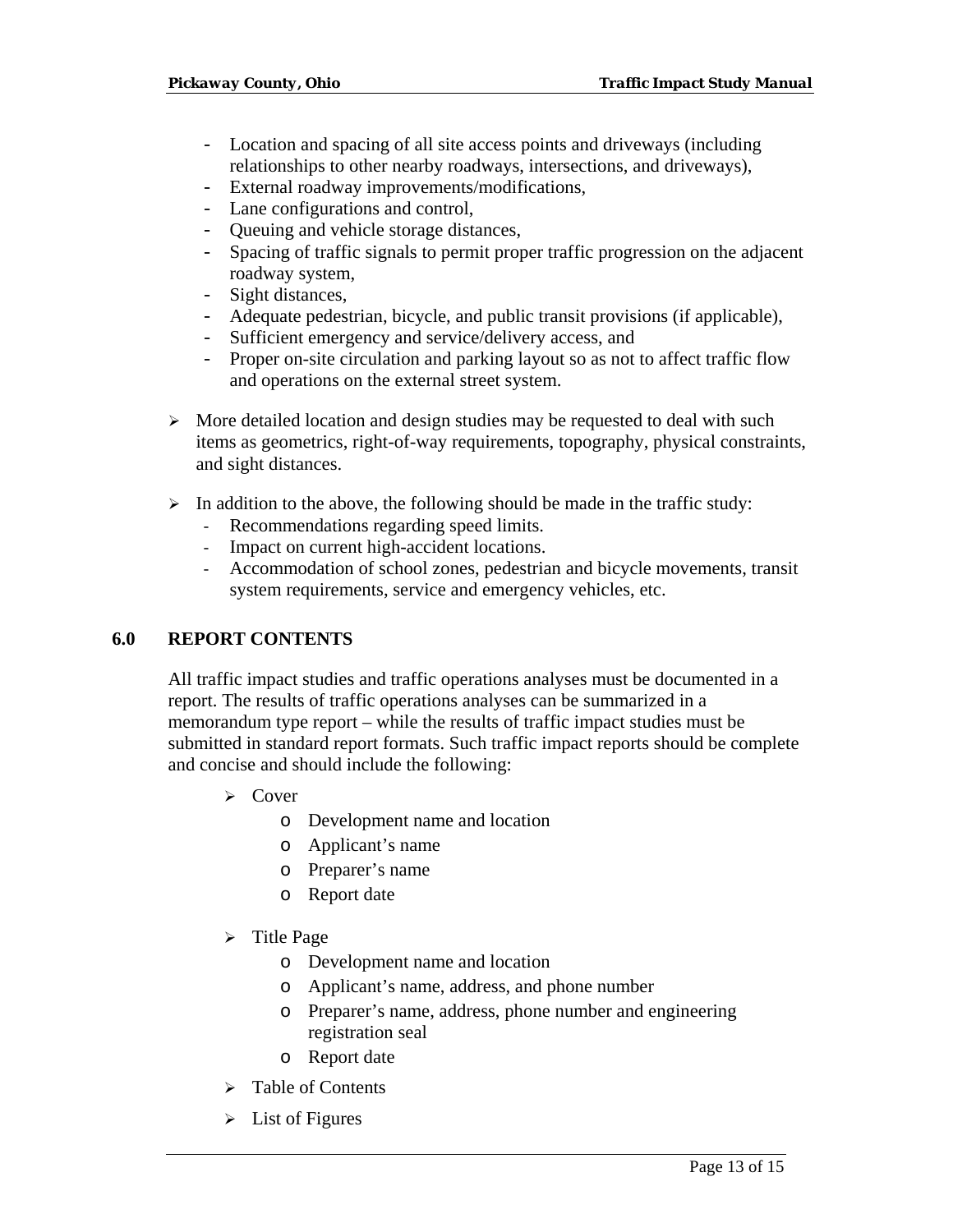- $\triangleright$  List of Tables
- $\triangleright$  List of Appendices
- $\triangleright$  Executive Summary
	- o Site location and study area
	- o Development description
	- o Types of studies undertaken (impacts, signal warrants, site access etc.)
	- o Principal findings
	- o Conclusions and Recommendations
- $\triangleright$  Summary of Revisions (for revised reports)
- $\blacktriangleright$  Introduction
	- o Site Description
	- o Study Area Conditions
	- o Study Hours and Study Years
- ¾ Traffic Volumes
	- o Existing Traffic Volumes
	- o No-Build Traffic Volumes
	- o Site Generated Traffic Volumes
	- o Build Traffic Volumes
- > Traffic Analyses
	- o Site Access Point(s) Evaluation
		- Signal warrant analyses
		- Turn lane warrants
		- Turn lane length computations
		- Capacity analyses
		- Sight distances
	- o Off-Site Public Road Intersection Analyses
		- Signal warrant analyses
		- Accident analyses (if requested)
		- Capacity analyses
			- Existing conditions (current volumes)
			- No-Build conditions (build-out year)
			- Build conditions (build-out year)
			- Mitigation (build-out year)
- $\triangleright$  Conclusions and Recommendations
- $\triangleright$  Appendix
	- o Memorandum of Understanding
	- o Site Plan
	- o Traffic Count Data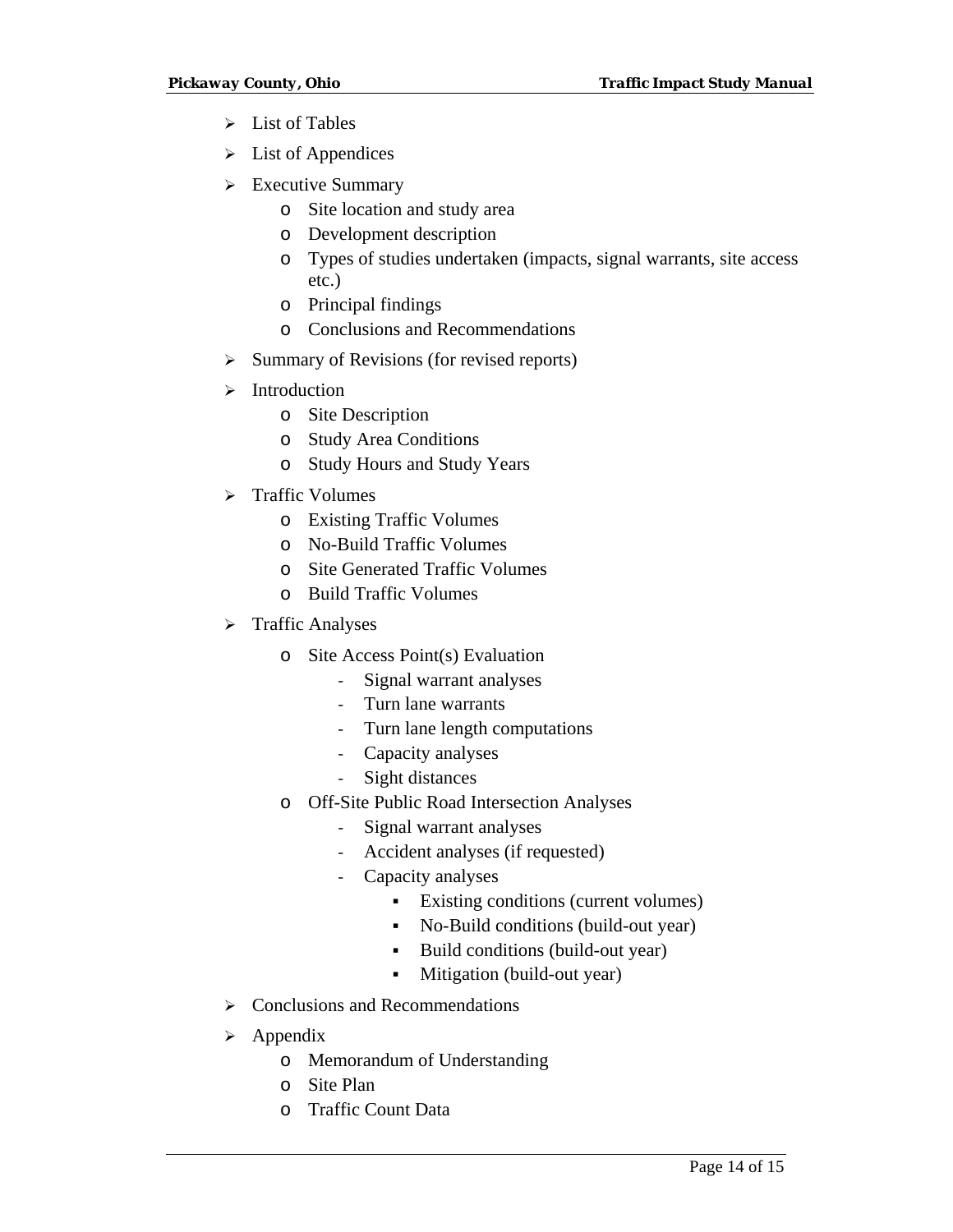o Traffic Analyses/Worksheets (capacity analyses, signal warrants, turn lane warrants and length) Worksheets

#### *The following Figures (Exhibits) should be included in the report:*

- 1. Site Location Map
- 2. Existing Conditions (current lanes and traffic control at study intersections)
- 3. Existing Traffic Volumes
- 4. No-Build Traffic Volumes
- 5. Directional Distribution of Site Traffic
- 6. Site Generated Traffic Volumes
- 7. Build Traffic Volumes
- 8. Proposed Traffic Control and Lane Usages

#### *The following Tables should be included in the report:*

- 1. Site Trip Generation Factors
- 2. Site Trip Generation Volumes
- 3. Level of Service Summary

#### **Site access and roadway plans can be included in the body of the report or provided as attachments.**

### **7.0 SUBMITTAL REQUIREMENTS**

All reports will be reviewed by County staff and those requiring additional information or revision will be discussed with the preparer and returned for revisions.

Four copies of the report shall be submitted to the County:

2 copies without technical appendices (bound)

- 1 copy with technical appendices (bound)
- 1 copy with technical appendices (unbound)

Additional copies may be requested if other jurisdictions are involved with the review process.

#### **8.0 PUBLIC RECORD**

All submitted documents, including both reports and data, become public record upon submittal. Information contained in these submittals may be used by agency staff or other study preparers in subsequent studies. The original sources of data and information should be cited when taken from prior submittals.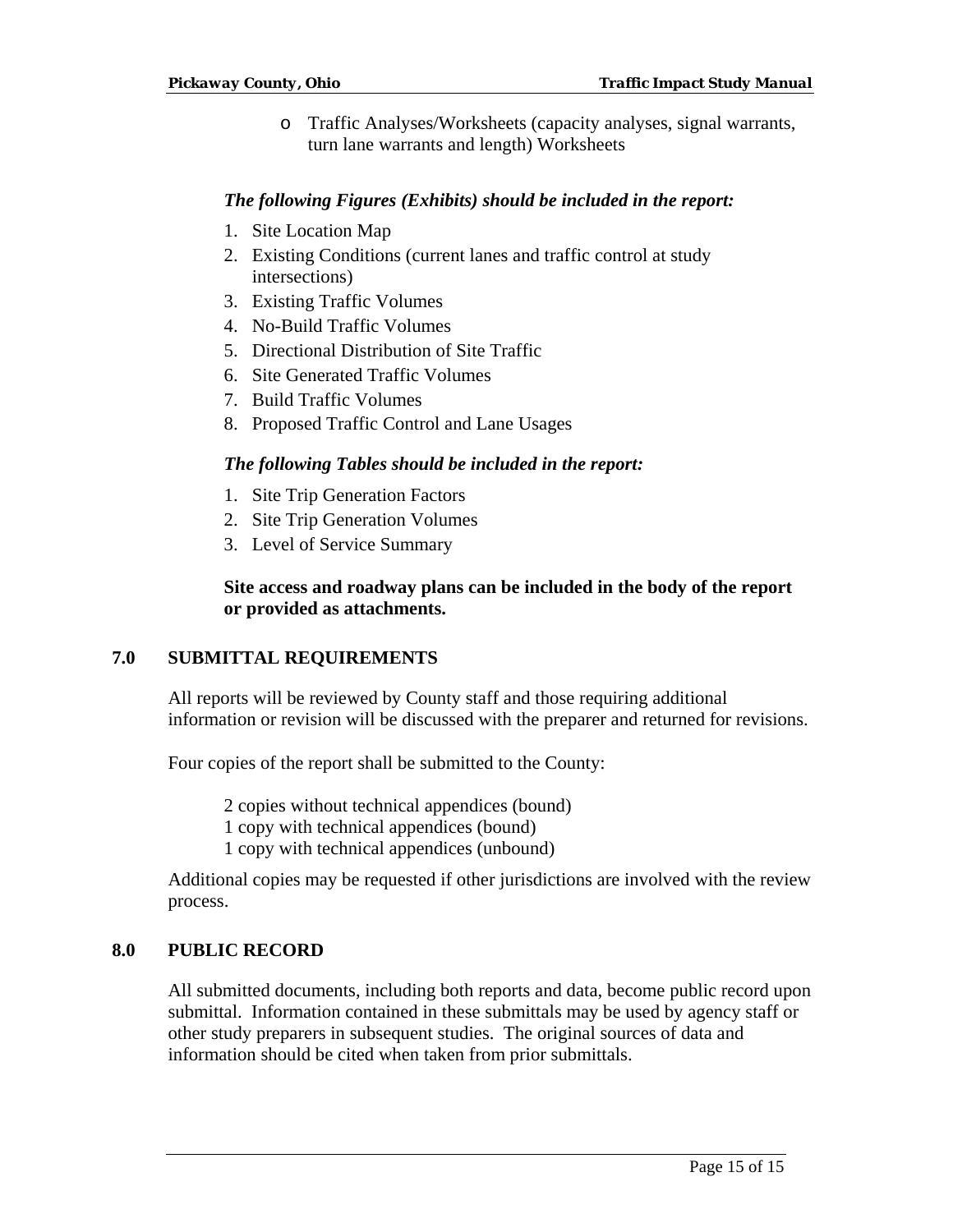# **APPENDIX CONTENTS**

- **Level of Service Summary Table (Example)**
- **Initial Meeting Checklist**
- **ODOT Left and Right Turn Lane Warrant Worksheets**
- **Access Management Regulations**
- **Unincorporated Pickaway County Functional Classification**
- **Functional Classification of State and Local Roads Pickaway County**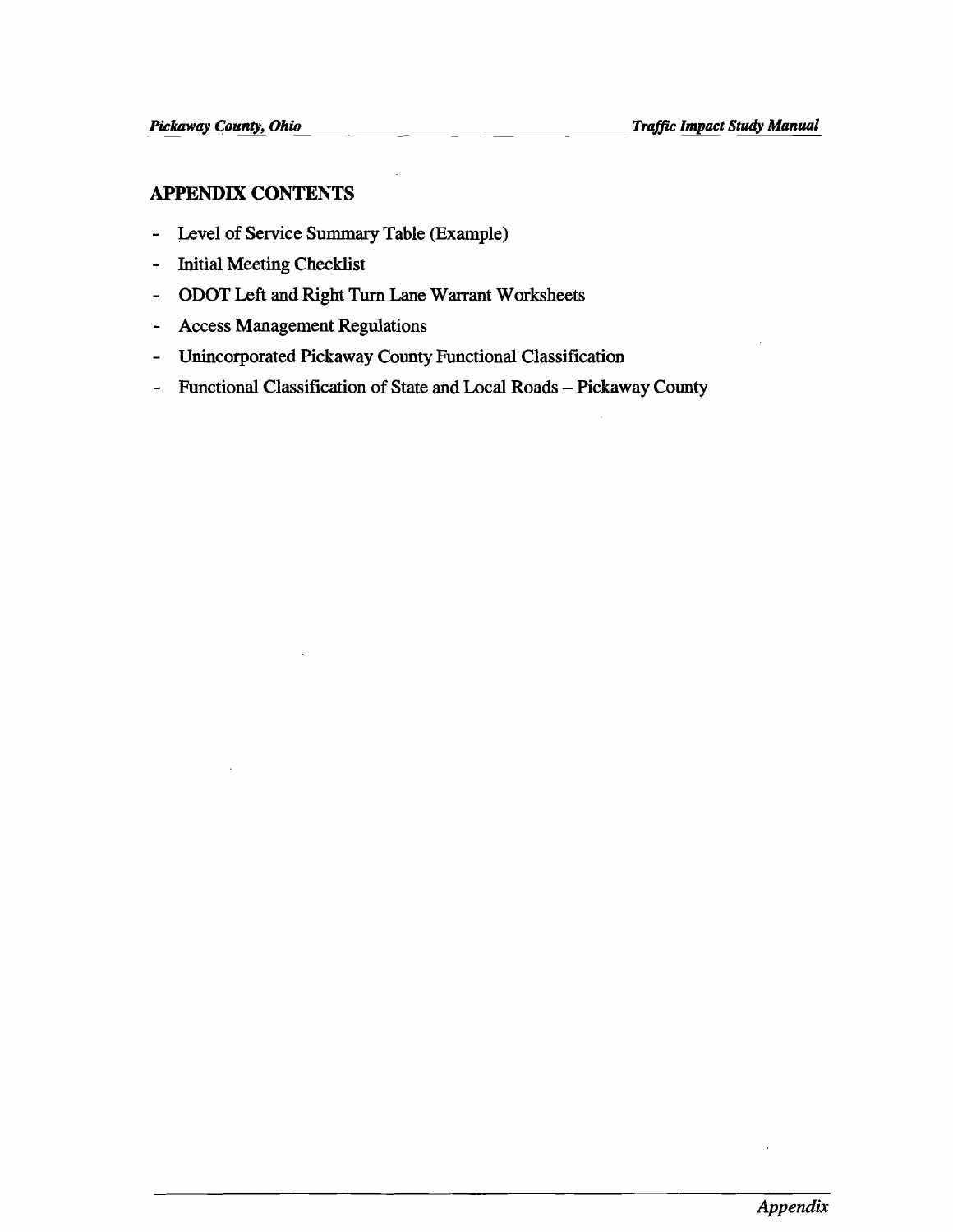|                                          | L'ABULLE QUE D'ONC-VIL I VILS |                                    |                 |                 |                 |                                 |                              |                         |                          |                          |                   |                                                   |
|------------------------------------------|-------------------------------|------------------------------------|-----------------|-----------------|-----------------|---------------------------------|------------------------------|-------------------------|--------------------------|--------------------------|-------------------|---------------------------------------------------|
| ← Intersection                           | Year $\rightarrow$            |                                    | 2005            |                 | 2011            |                                 | 2011                         |                         |                          | 2011                     |                   |                                                   |
|                                          | Volume $\rightarrow$          |                                    |                 | <b>Existing</b> |                 | <b>No-Build</b><br><b>Build</b> |                              | <b>Build</b>            |                          |                          | <b>Mitigation</b> |                                                   |
|                                          | Geometry $\rightarrow$        |                                    | <b>Existing</b> |                 | <b>Existing</b> |                                 | <b>Existing</b>              |                         |                          | <b>Proposed</b>          |                   | <b>Measure</b>                                    |
|                                          | Approach                      | Lanes                              | Delay*          | LOS             | <b>Delay</b>    | LOS                             | <b>Delay</b>                 | LOS                     | Lanes                    | <b>Delay</b>             | LOS               |                                                   |
|                                          | Overall                       |                                    | 44              | $\mathbf D$     | 103             | $\mathbf F$                     | 118                          | $\overline{\mathbf{F}}$ |                          | 102                      | $\mathbf F$       |                                                   |
|                                          | Eastbound                     | L                                  | 43              | $\mathbf D$     | 205             | ${\bf F}$                       | 205                          | $\mathbf F$             | $\mathbf L$              | 205                      | ${\bf F}$         |                                                   |
|                                          |                               | TR                                 | 62              | ${\bf E}$       | 164             | $\mathbf F$                     | 179                          | $\mathbf F$             | ${\bf TR}$               | 171                      | F                 |                                                   |
| Sawmill Pkwy @ Powell Rd                 | Westbound                     | $\mathbf L$                        | 48              | $\mathbf D$     | 57              | $\bf E$                         | 57                           | $\overline{E}$          | $\mathbf L$              | 57                       | $\mathbf{E}$      |                                                   |
| (Signal)                                 |                               | TR                                 | 45              | $\mathbf D$     | 64              | $\bf E$                         | 76                           | $\bf E$                 | ${\rm \bf TR}$           | 71                       | $\bf E$           | Add a<br>northbound                               |
|                                          | Northbound                    | $\mathbf L$                        | 20              | $\, {\bf B}$    | 27              | $\mathbf{C}$                    | 35                           | $\mathbf C$             | $\mathbf L$              | 32                       | $\mathbf{C}$      | right turn lane                                   |
|                                          |                               | T TR                               | 48              | D               | 124             | ${\bf F}$                       | 163                          | $\mathbf F$             | <b>TT</b>                | 122                      | $\mathbf F$       |                                                   |
|                                          |                               |                                    | $\overline{a}$  | $\blacksquare$  | $\blacksquare$  | $\overline{\phantom{a}}$        | $\qquad \qquad \blacksquare$ | $\frac{1}{2}$           | $\mathbf R$              | 17                       | B                 |                                                   |
|                                          | Southbound                    | L                                  | 36              | $\mathbf D$     | 37              | D                               | 36                           | D                       | $\mathbf L$              | 32                       | $\mathbf C$       |                                                   |
|                                          |                               | <b>T TR</b>                        | $\bf 27$        | $\mathbf C$     | 37              | $\mathbf D$                     | 40                           | $\mathbf D$             | <b>T TR</b>              | 43                       | $\mathbf D$       |                                                   |
|                                          | Eastbound                     | LT                                 | 16              | $\mathbf C$     | 17              | $\mathbf C$                     | ${\bf 18}$                   | $\mathbf C$             | $\overline{a}$           | $\blacksquare$           | $\blacksquare$    |                                                   |
| Sawmill Rd @ Attucks Dr<br>$(STOP-sign)$ |                               | $\bf R$                            | 10              | A               | $10\,$          | $\boldsymbol{\mathsf{A}}$       | $10\,$                       | $\, {\bf B}$            | $\blacksquare$           | $\blacksquare$           | $\omega$          |                                                   |
|                                          | Westbound                     | <b>LTR</b>                         | 16              | $\mathbf C$     | 17              | $\mathbf C$                     | 18                           | $\mathbf C$             | $\overline{\phantom{a}}$ |                          | $\blacksquare$    | N <sub>o</sub><br><b>Improvements</b><br>Required |
|                                          | Northbound                    | $\ensuremath{\mathsf{LTR}}\xspace$ | 8               | A               | $\bf 8$         | A                               | $\bf8$                       | ${\bf A}$               | L.                       | $\blacksquare$           | $\blacksquare$    |                                                   |
|                                          | Southbound                    | $\ensuremath{\text{LTR}}$          | 8               | A               | 8               | A                               | $\bf 8$                      | A                       |                          | $\overline{\phantom{a}}$ | ÷                 |                                                   |

#### PM Peak Hour Level of Service Summary (Example) **Table**

**Existing and Build-out Years** 

\* **Delay in seconds** 

**Note: L** - kft, **T** - **Through, R** - **Right**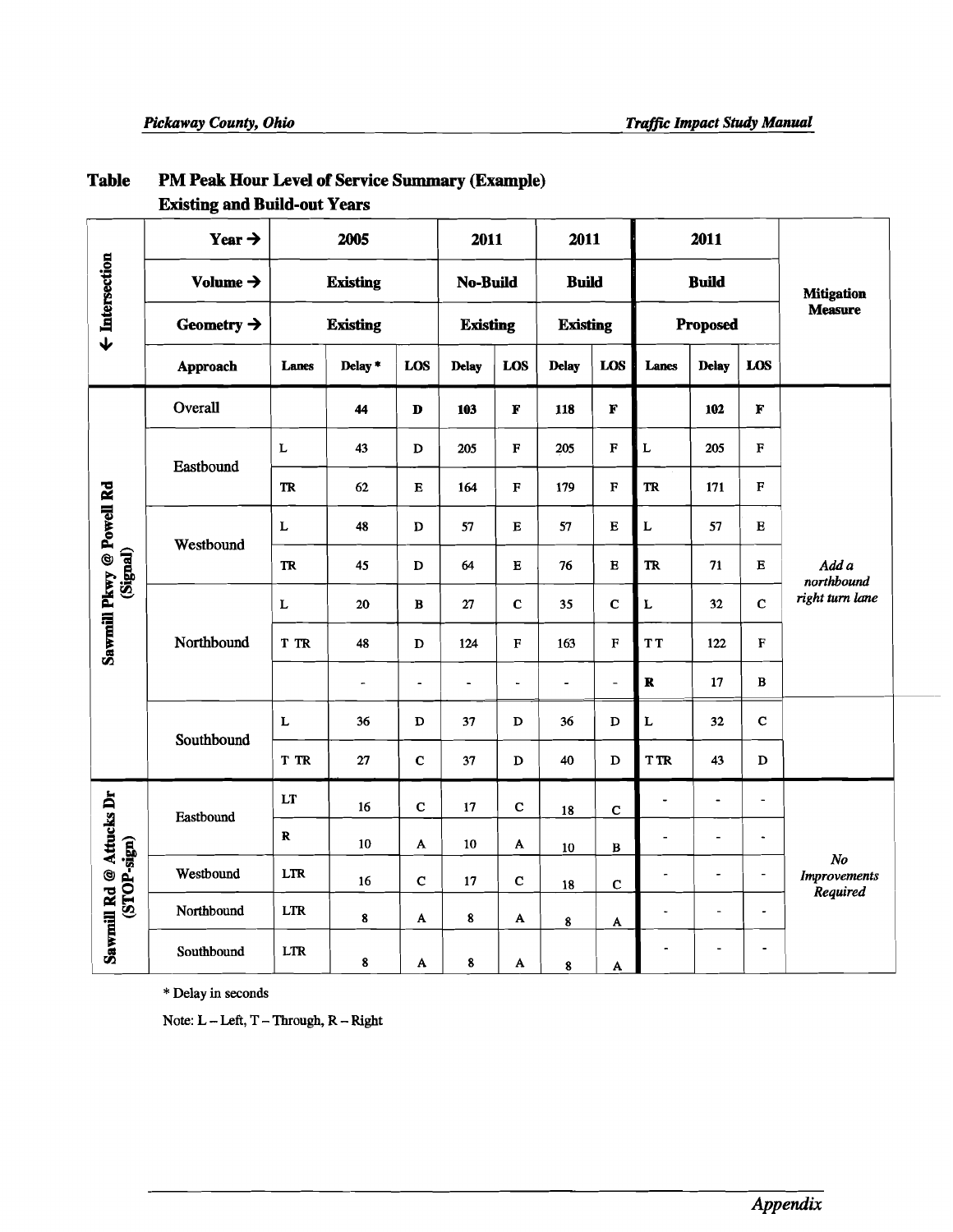| <b>INITIAL MEETING CHECKLIST</b>                                                                                                        |                     |              |
|-----------------------------------------------------------------------------------------------------------------------------------------|---------------------|--------------|
|                                                                                                                                         |                     |              |
|                                                                                                                                         |                     |              |
| <b>Meeting Attendance</b>                                                                                                               |                     |              |
| <b>Name</b>                                                                                                                             | <b>Organization</b> | <b>Phone</b> |
|                                                                                                                                         |                     |              |
|                                                                                                                                         |                     |              |
|                                                                                                                                         |                     |              |
|                                                                                                                                         |                     |              |
| <u> 1990 - Jan Samuel Barnett, amerikan berlindako bat erama (h. 1980).</u>                                                             |                     |              |
| <u> 1980 - Jan Barnett, fransk politik (d. 1980)</u>                                                                                    |                     |              |
| Applicant Name                                                                                                                          |                     |              |
| Preparer Name<br>Firm                                                                                                                   |                     |              |
| <u> 1990 - Johann Johann Stoff, deutscher Stoff und der Stoff und der Stoff und der Stoff und der Stoff und der S</u><br><b>Address</b> |                     |              |
|                                                                                                                                         |                     |              |
|                                                                                                                                         |                     |              |
|                                                                                                                                         |                     |              |
|                                                                                                                                         |                     |              |
|                                                                                                                                         |                     |              |
|                                                                                                                                         |                     |              |
|                                                                                                                                         |                     |              |
|                                                                                                                                         |                     |              |
|                                                                                                                                         |                     |              |
|                                                                                                                                         |                     |              |
|                                                                                                                                         |                     |              |
|                                                                                                                                         |                     |              |
|                                                                                                                                         |                     |              |
|                                                                                                                                         |                     |              |
| Study Years _                                                                                                                           |                     |              |
| Study Days and Hours ______                                                                                                             |                     |              |
|                                                                                                                                         |                     |              |

 $\bar{z}$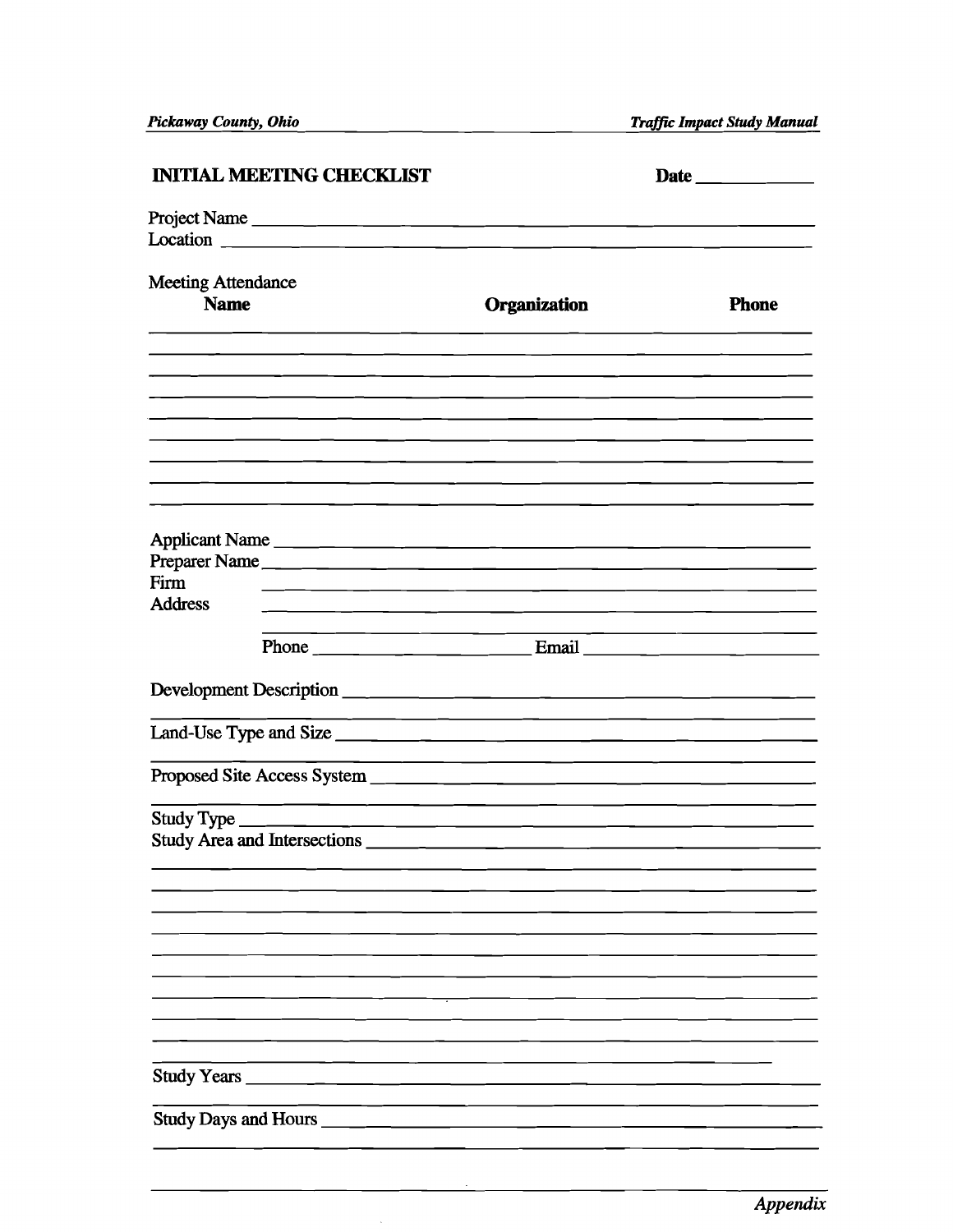Programmed Transportation Improvements Horizon Year Roadway System Off-Site Development(s) Prior TIS Reports Available Traffic Count Data Traffic Growth Factors andfor Modeling <u> 1989 - Johann John Stone, mars eta biztanleria (h. 1989).</u> Trip Generation Factors Permitted Trip Reduction Factors and Pass-by Factors Traffic Distribution Methodology Capacity Analyses Requirements and Software Signal System Analyses and Cycle Lengths Sight Distance Studies <u> 1999 - Johann Barbara, martxa alemaniar poeta esperanto-</u> AccidentlSafety Studies Other Items and Issues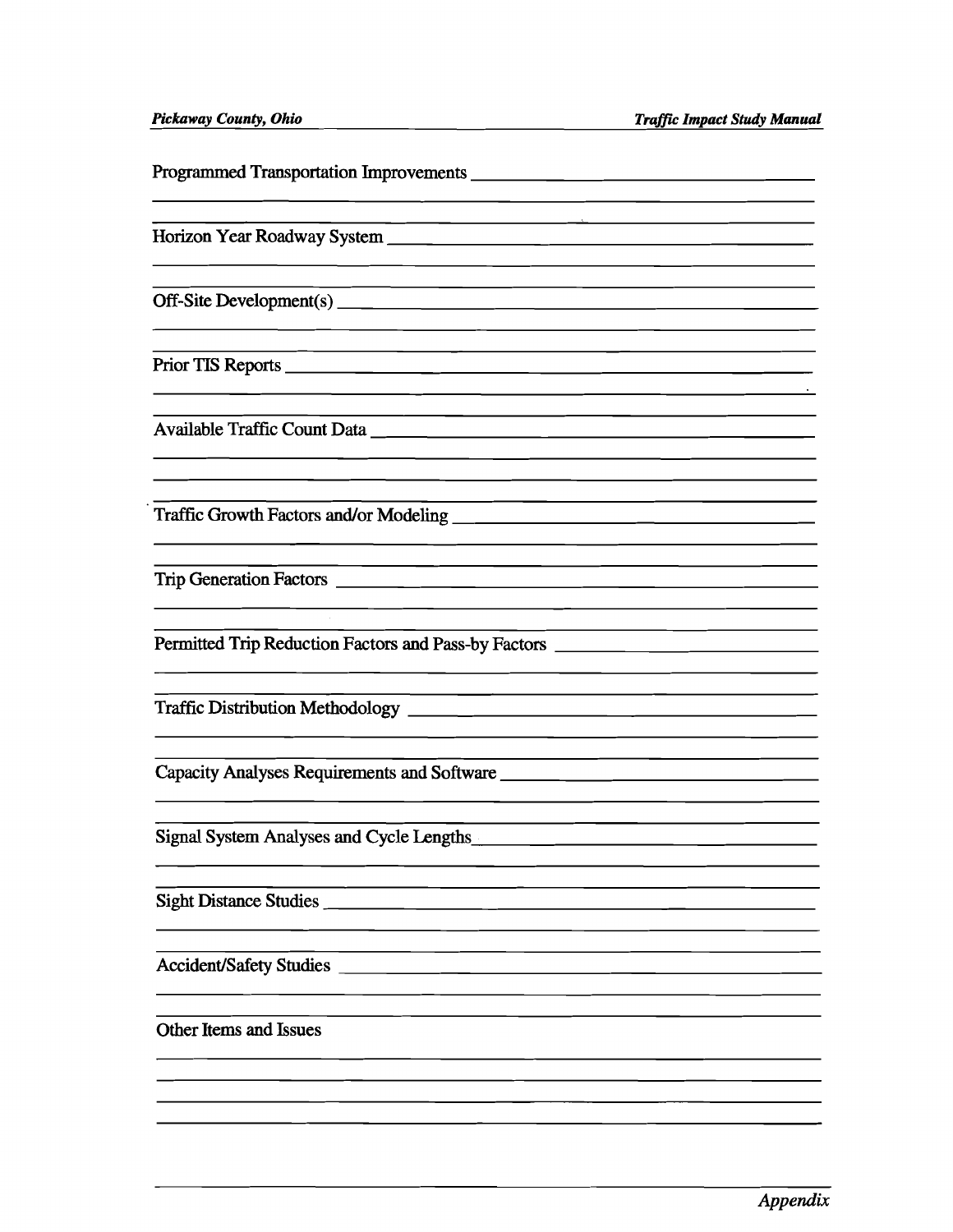# LEFI' **TURN LANE WARRANT WORKSHEET**

#### **2-Lane Low Speed (ODOT)**

| <b>Project Name</b> | Approach      |  |
|---------------------|---------------|--|
| Project #           | Year Analyzed |  |
| Complied By:        | Condition     |  |
| <b>Intersection</b> | Peak Hour     |  |
|                     |               |  |
|                     |               |  |

| <b>Advancing Traffic</b> |  |
|--------------------------|--|
| <b>Opposing Traffic</b>  |  |
| Left Tum %               |  |
| Warrant Met?             |  |



*Source:* **ODOT** Location **&Design Manual -Volom I (January 2006) 401-5.E**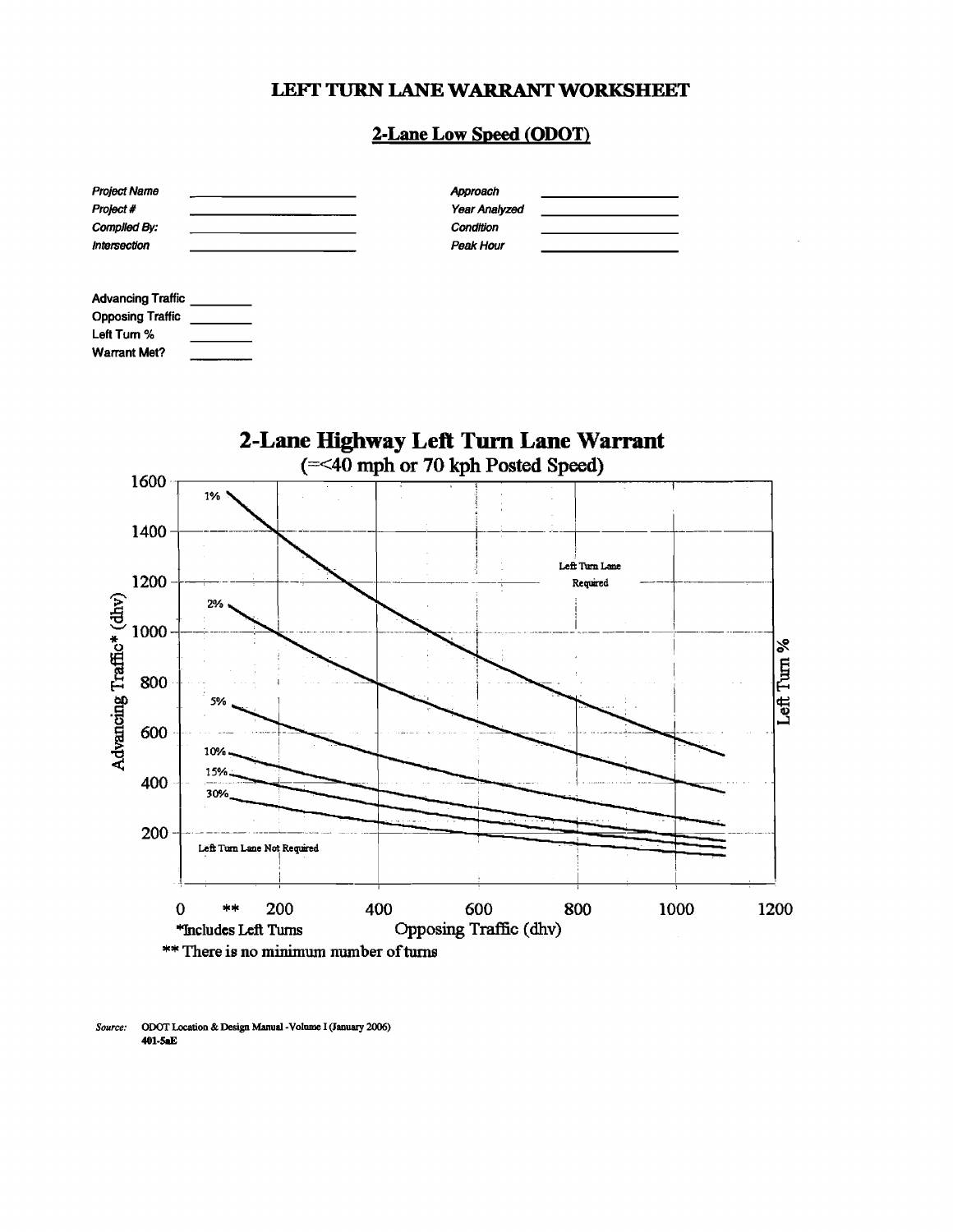#### LEFI' **TURN LANE WARRANT WORKSHEET**

#### **2-Lane High Speed (ODOT)**

| <b>Project Name</b><br>Project #<br>Compiled By:<br><b>Intersection</b> | Approach<br>Year Analyzed<br>Condition<br>Peak Hour |  |
|-------------------------------------------------------------------------|-----------------------------------------------------|--|
| <b>Advancing Traffic</b>                                                |                                                     |  |



**Source: ODOT Location & Design Manual -Volume I (January 2006) 401-5bE** 

**Opposing Traffic Lefl Turn** % **Warrant Met?**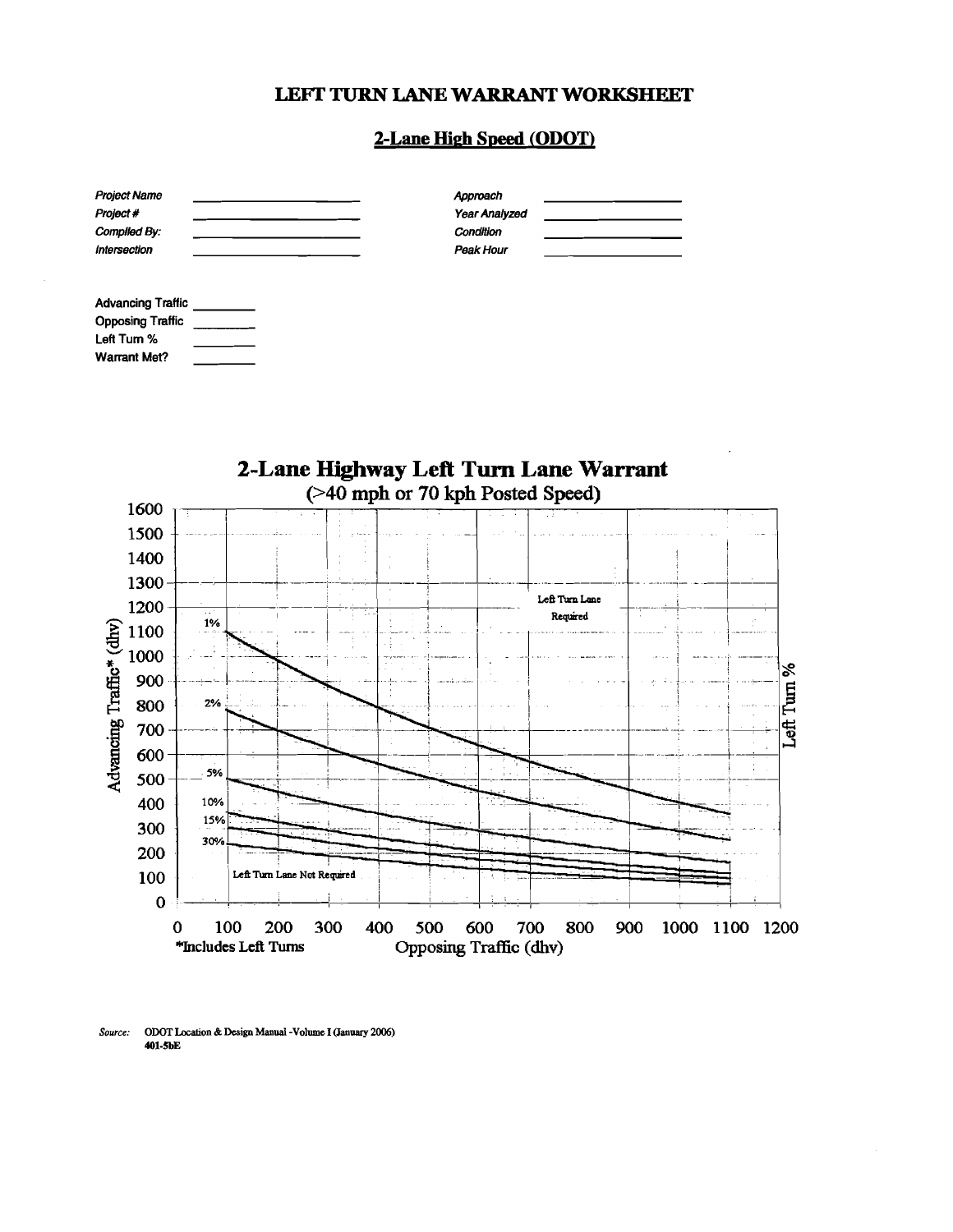#### LEFI' TURN **LANE WARRANT WORKSHEET**

## **4-Lane (ODOT)**

| Approach      |  |
|---------------|--|
| Year Analyzed |  |
| Condition     |  |
| Peak Hour     |  |
|               |  |
|               |  |

| Left Turn Volume       |  |
|------------------------|--|
| <b>Opposing Volume</b> |  |
| <b>Warrant Met?</b>    |  |

# **4-Lane Highway Left Turn Lane Warrant**



*Source:* **ODOT Location &Design Manual -Volume I (January 2006) 401-5fE**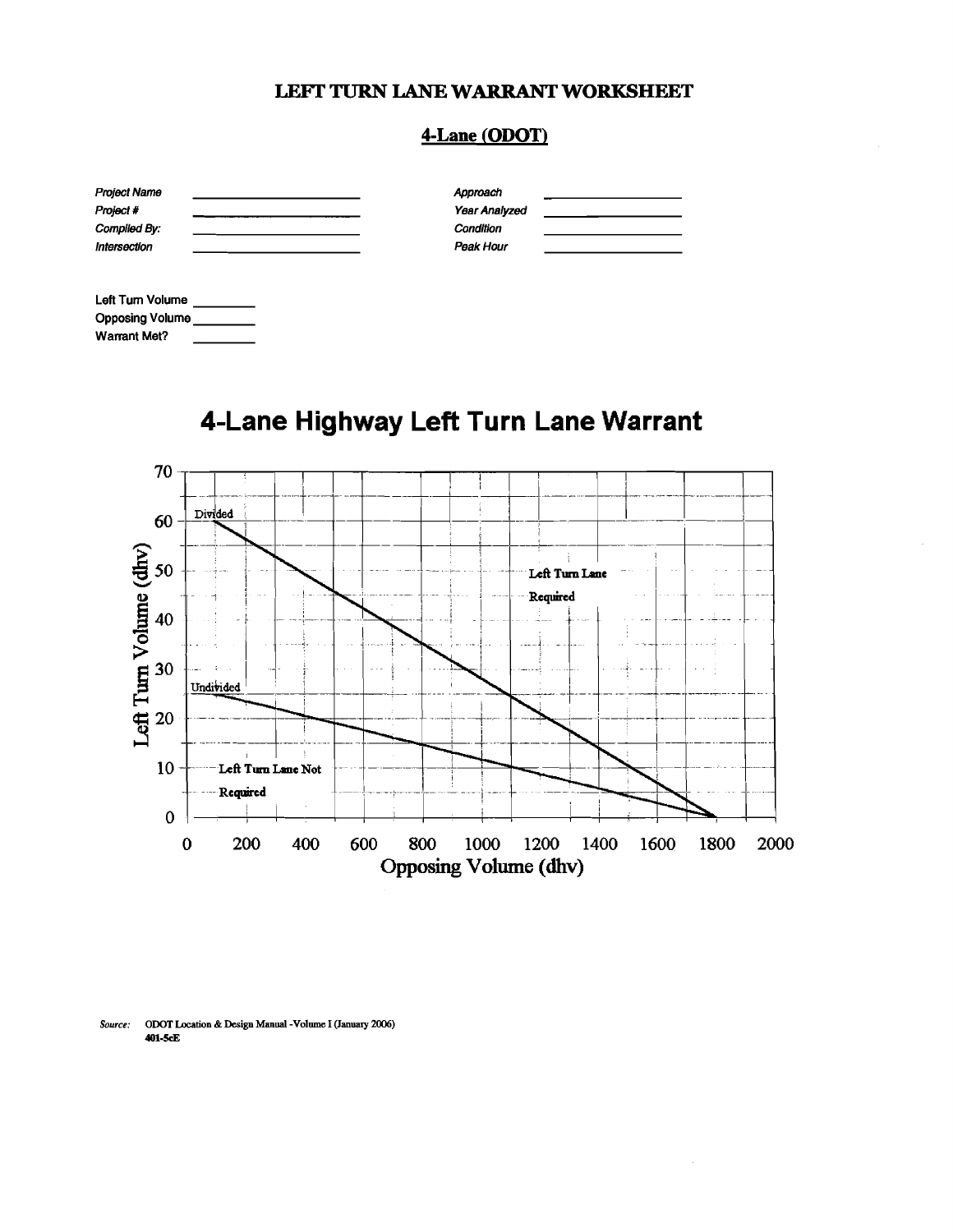# **2-Lane Low Speed (ODOT)**

| <b>Project Name</b><br>Project #<br>Compiled By:                                | Approach<br>Year Analyzed<br>Condition |  |
|---------------------------------------------------------------------------------|----------------------------------------|--|
| Intersection                                                                    | Peak Hour                              |  |
|                                                                                 |                                        |  |
| <b>Right Turning traffic</b><br><b>Advancing Traffic</b><br><b>Warrant Met?</b> |                                        |  |

# **2-Lane Highway Right Turn Lane Warrant**

=< 40 mph or 70 kph Posted Speed



*Source:* **OWT Location &Design Manual -Volume I (January 2006) 401-6E**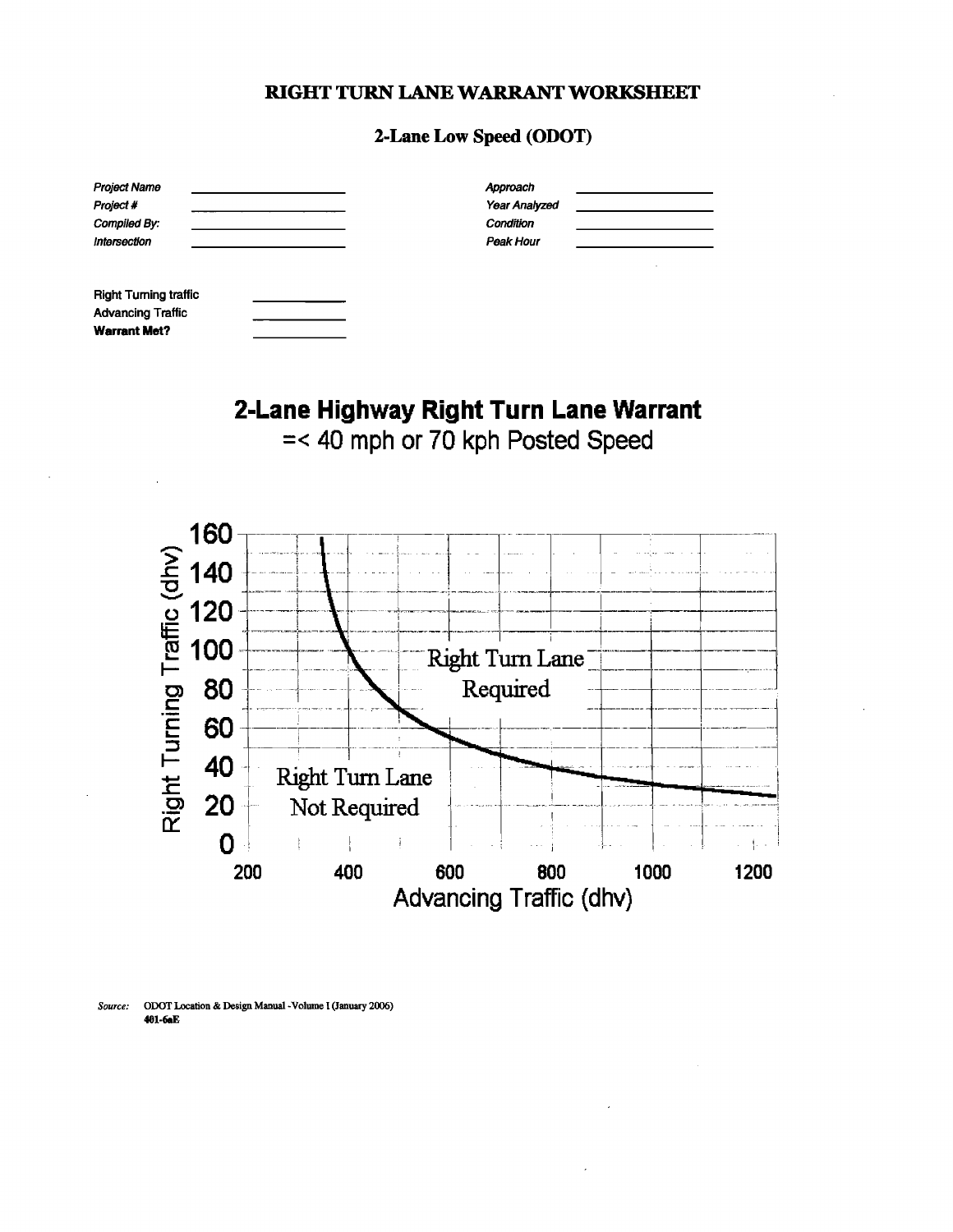### 2-Lane High Speed (ODOT)

| <b>Project Name</b><br>Project #<br>Complied By:<br><b>Intersection</b>        | Approach<br>Year Analyzed<br>Condition<br>Peak Hour |  |
|--------------------------------------------------------------------------------|-----------------------------------------------------|--|
| <b>Right Tuming traffic</b><br><b>Advancing Traffic</b><br><b>Warrant Met?</b> |                                                     |  |

# 2-Lane Highway Right Turn Lane Warrant > 40 mph or 70 kph Posted Speed



ODOT Location & Design Manual -Volume I (January 2006) Source: 401-6bE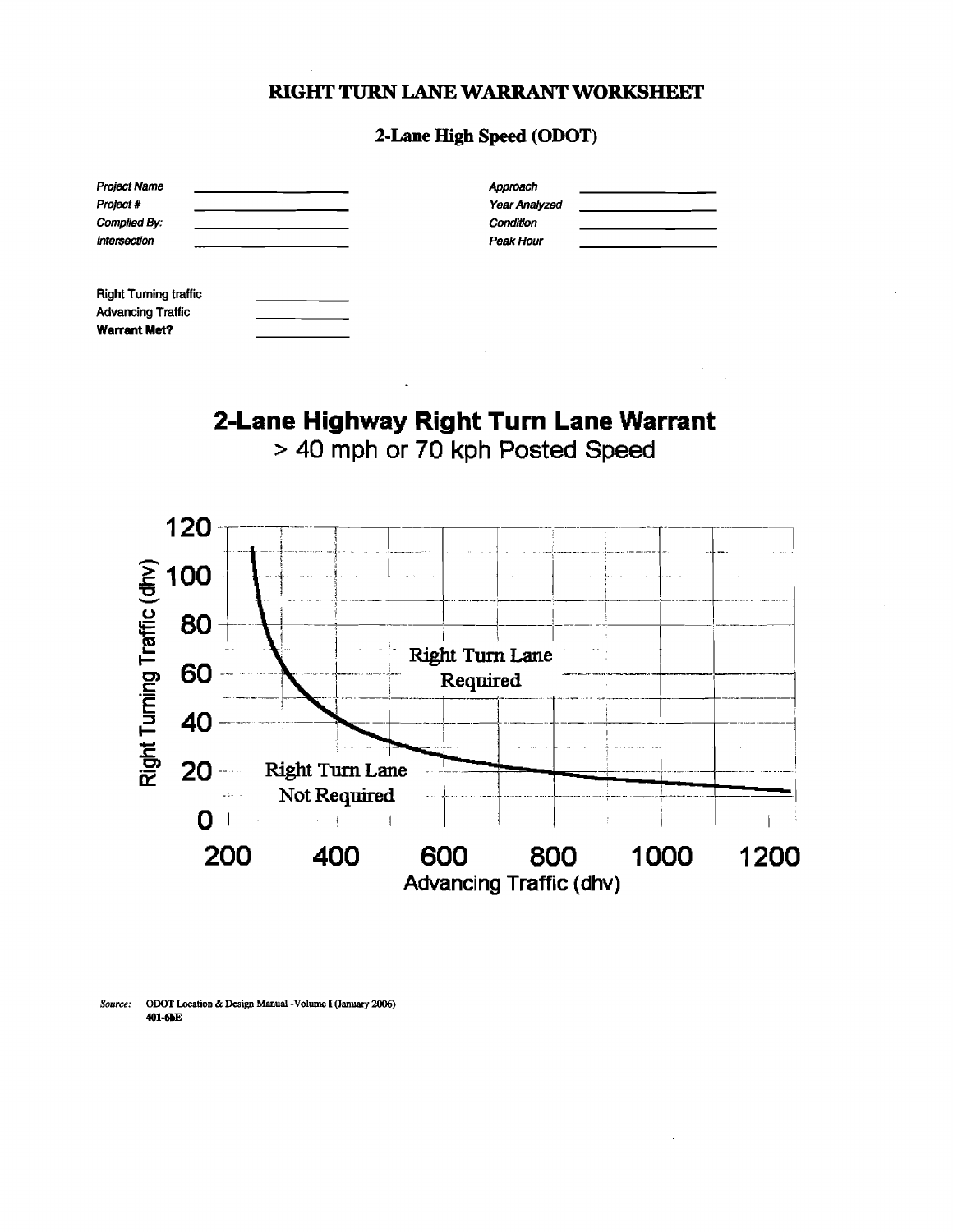## **4-Lane Low Speed (ODOT)**

| Project Name<br>Project #<br>Compiled By:<br>Intersection                |                                        |                                       |                 | Approach<br>Year Analyzed<br>Condition<br>Poak Hour |      |             |             |  |
|--------------------------------------------------------------------------|----------------------------------------|---------------------------------------|-----------------|-----------------------------------------------------|------|-------------|-------------|--|
| <b>Right Turning traffic</b><br><b>Advancing Traffic</b><br>Warrant Met? |                                        |                                       |                 |                                                     |      |             |             |  |
|                                                                          | 4 Lane Highway Right Turn Lane Warrant | (=<40 mph or 70 kph Posted Speed)     |                 |                                                     |      |             |             |  |
| 160<br>140                                                               |                                        |                                       |                 |                                                     |      |             |             |  |
| Right Turning Traffic (dhv)<br>120<br>100                                |                                        |                                       | Right Turn Lane | Required                                            |      |             |             |  |
| 80<br>60                                                                 |                                        |                                       |                 |                                                     |      |             |             |  |
| 40<br>20<br>Ω                                                            |                                        | Right Turn Lane Not<br>Required       |                 |                                                     |      |             |             |  |
|                                                                          | 500                                    | <b>Advancing Traffic Volume (dhv)</b> | 1000            |                                                     | 1500 | <b>2000</b> | <b>2500</b> |  |

*Source:* **ODOT Lacation &Design Manual -Volume I (January 2006) 401-6s**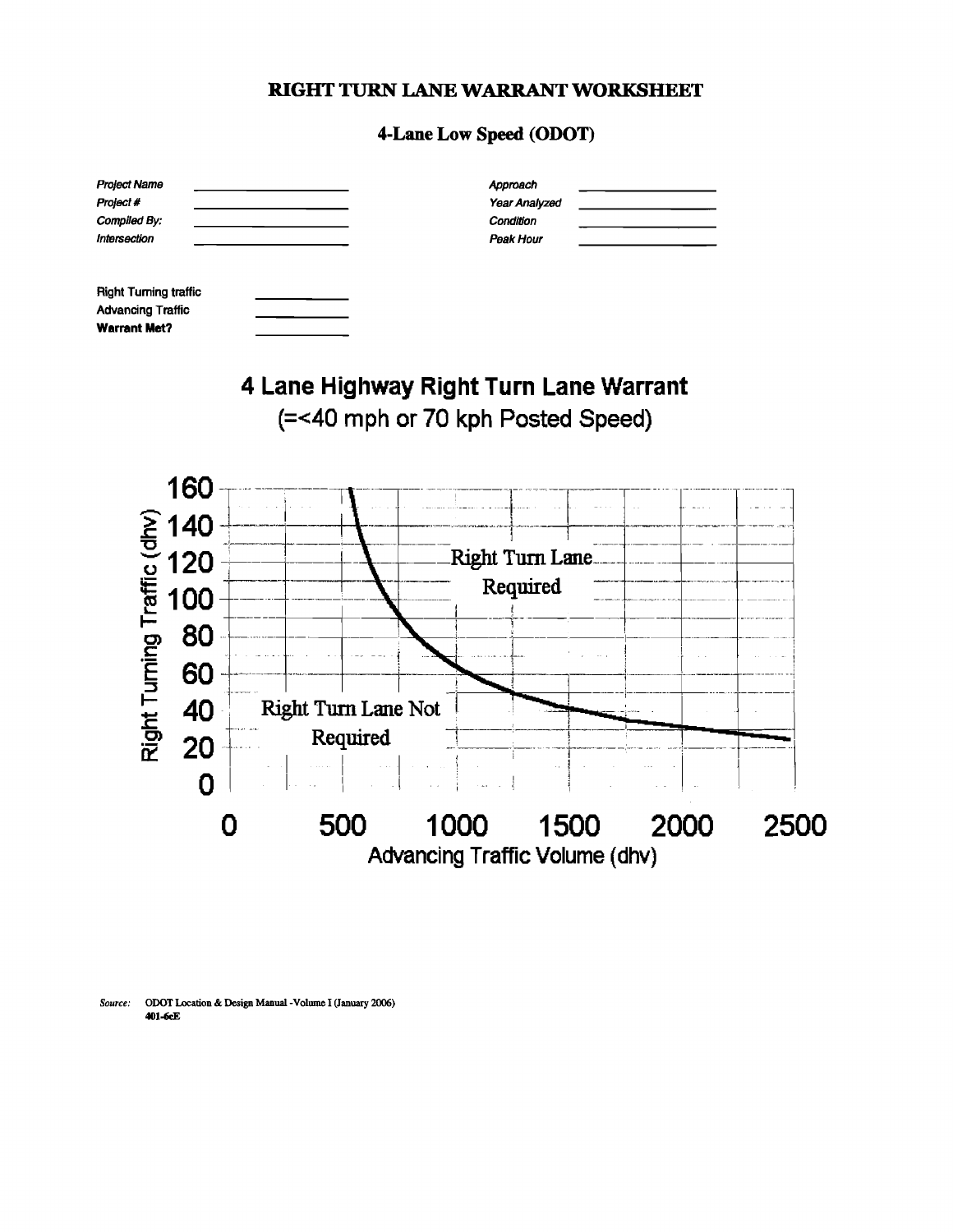### **4-Lane High Speed (ODOT)**

| <b>Project Name</b><br>Project #<br>Compiled By:<br>Intersection<br>٠          | Approach<br>Year Analyzed<br>Condition<br>Peak Hour |  |
|--------------------------------------------------------------------------------|-----------------------------------------------------|--|
| <b>Right Tuming traffic</b><br><b>Advancing Traffic</b><br><b>Warrant Met?</b> |                                                     |  |

# **4 Lane Highway Right Turn Lane Warrant (240 mph or 70 kph Posted Speed)**



**Source: ODOT Location &Design Manual -Volume I (January 2006) 401-6dE**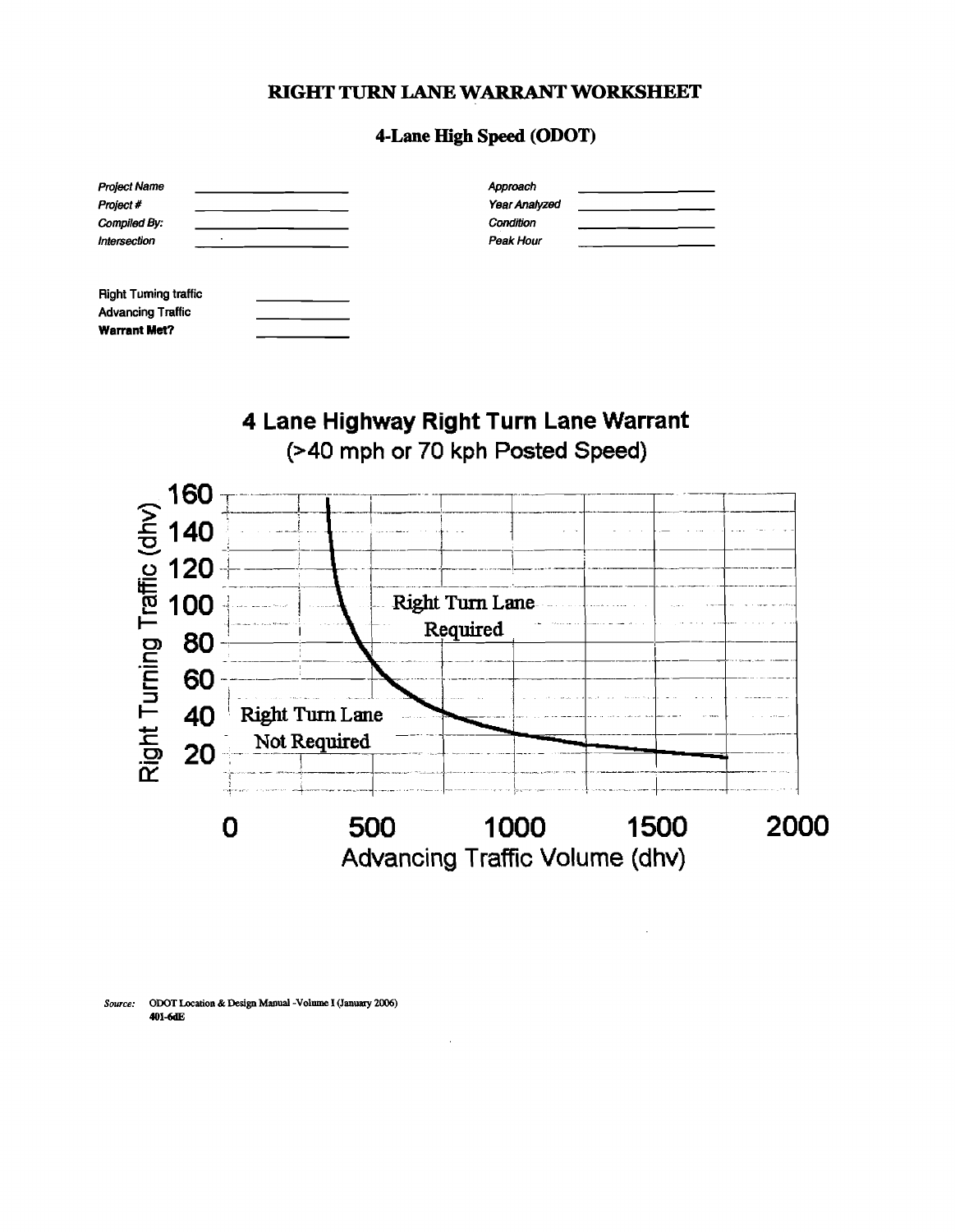# **ACCESS MANAGEMENT REGULATIONS**

**Pickaway County, Ohio** 

**Effective 10/23/06**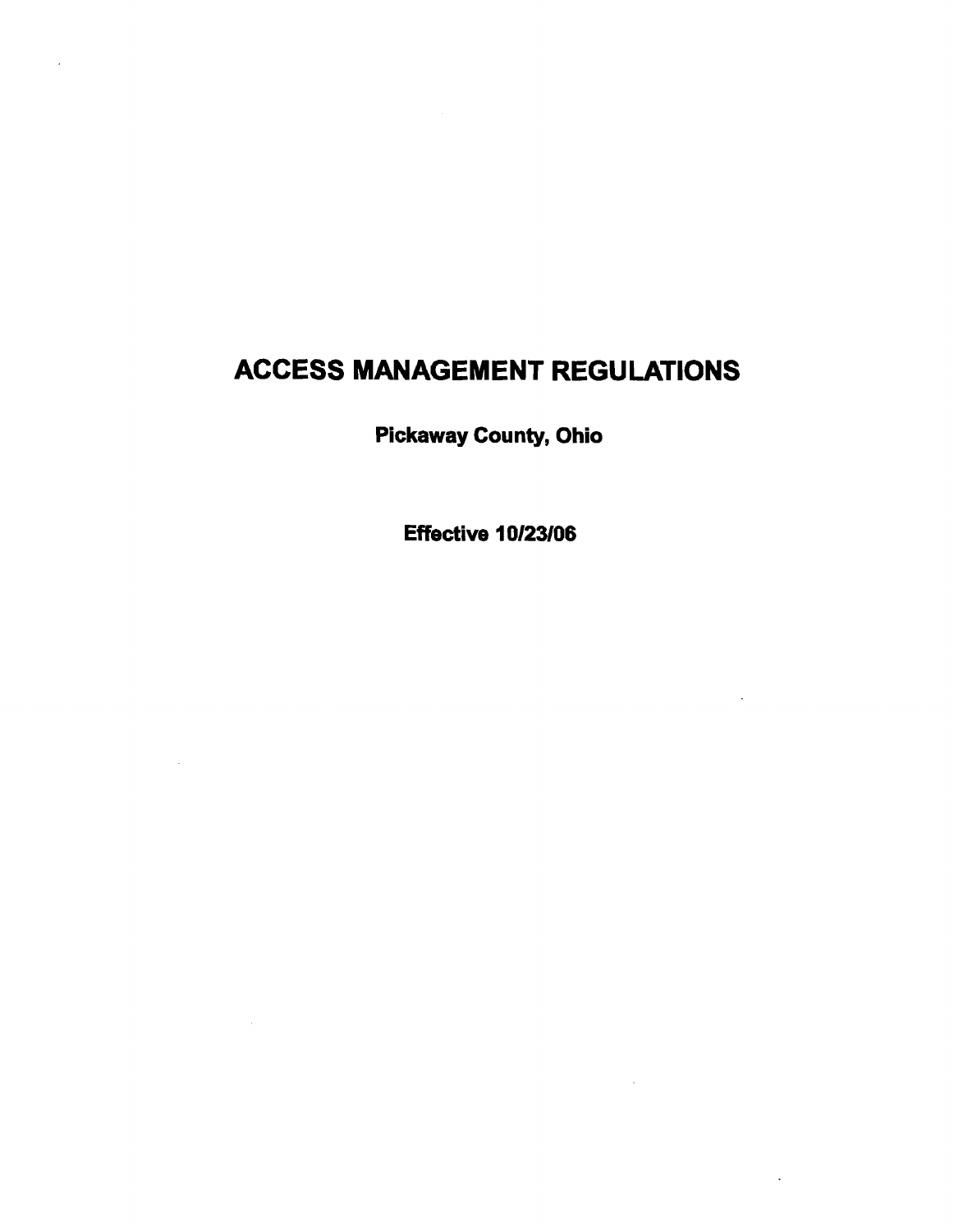# TABLE OF CONTENTS

 $\mathcal{L}$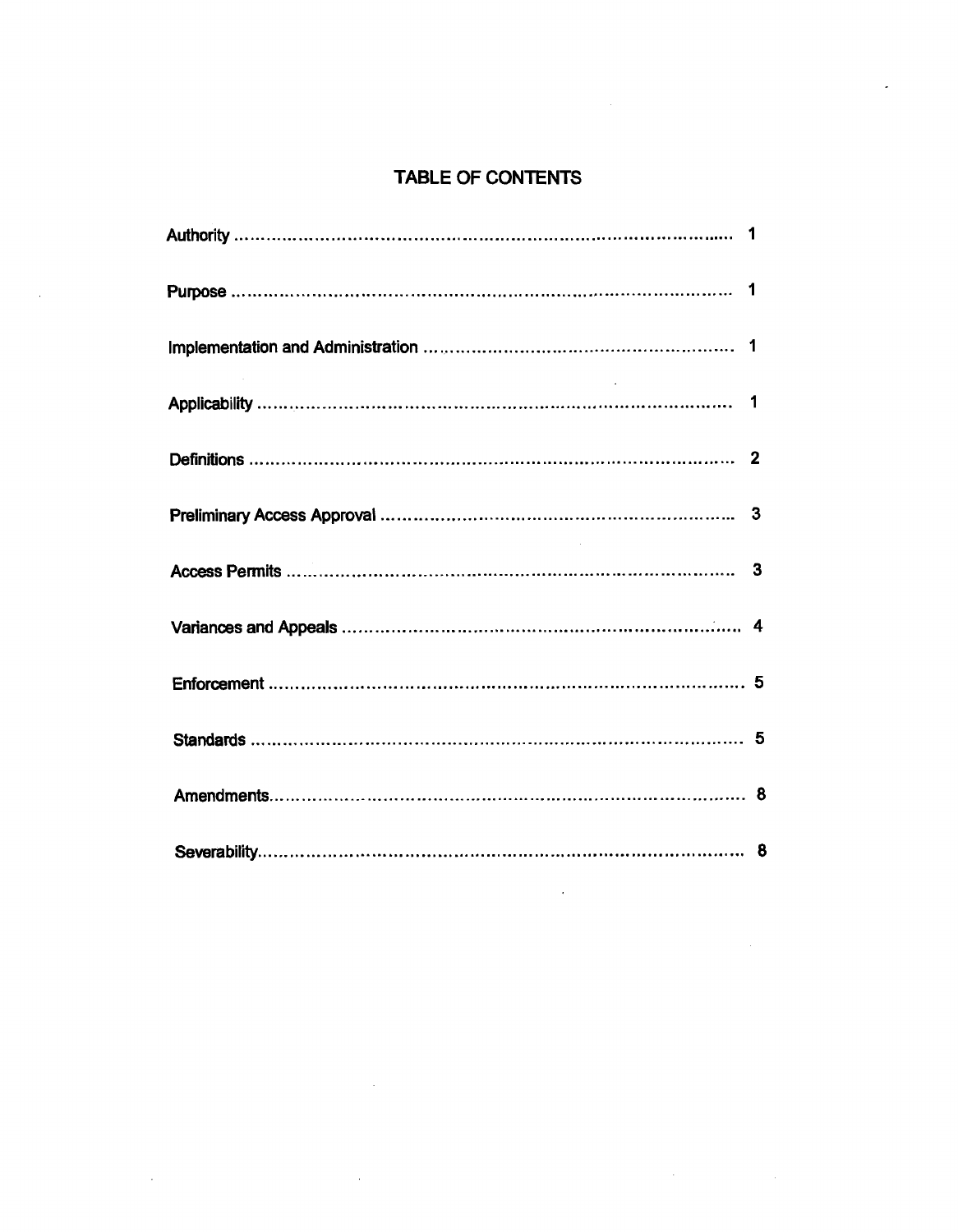#### **Authority**

These regulations are adopted pursuant to the authority granted to Boards of County Commissioners by Ohio Revised Code Chapter 5552.

#### **Purpose**

These Access Management Regulations are adopted for the purposes of promoting traffic safety and efficiency, maintaining proper traffic capacity and traffic flow, reducing vehicular collision frequency, midmizing the future expenditure of public revenues, and improving the design and location of access connections to county and township roads while at the same time providing necessary and reasonable ingress and egress to properties along those roads.

This Board of County Commissioners finds and determines that these regulations establish the minimum standards necessary to properly manage access to county and township roads in Pickaway County and to carry out the purpose and intent of Revised Code Chapter 5552.

#### **Implementation and Administration**

The effective date of these regulations is October 23,2006. The Pickaway County Engineer, or his designee, is responsible for implementing and administering these regulations. The Pickaway County Engineer may develop procedures to implement these regulations.

#### **Applicability**

'These regulations shall apply to all access connections designed or intended for motor vehicle, bicyde, equestrian or pedestrian use to *county* or township roads in unincorporated areas of Pickaway County constructed on or after the effective date of these regulations. They shall also apply to all existing access connections for **the** purposes described In this Article whenever the land use or the access classifications of such existing access connections change.

Nothing in the regulations adopted under this chapter limits the authority granted in section 71 1.05 or 71 1.1 0 of the Revised Code for subdivision regulations to provide for proper arrangement of streets or other highways in relation to existing or planned streets or highways or to the county or regional plan.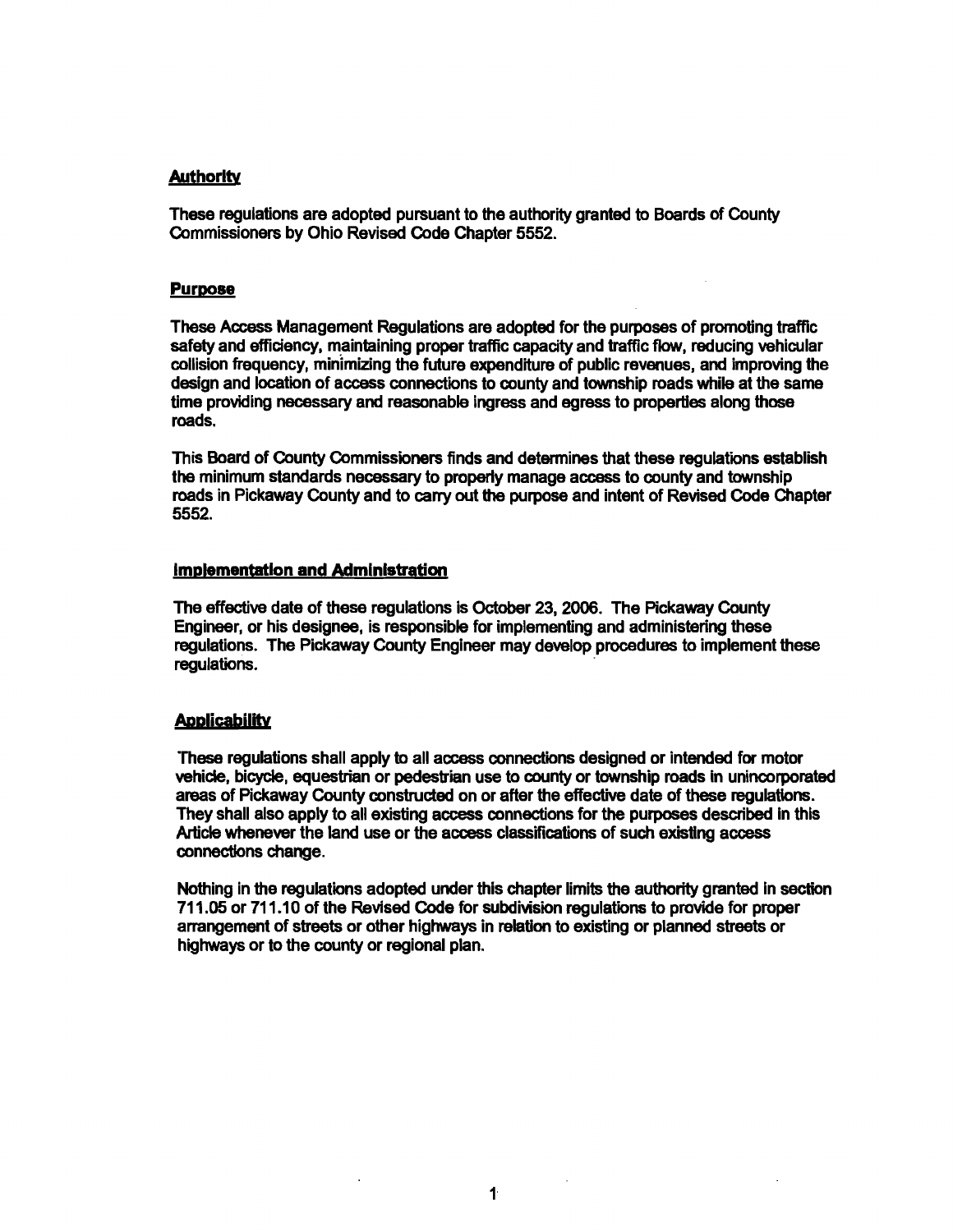#### **Definitions**

Access Classification: A classification system that defines driveways according to their purpose and use:

- CLASS 5 driveway
	- **<sup>o</sup>**field drive provides access to agriculture lands and principally used by farm equipment
	- **<sup>o</sup>**utility drive provides access to public utilty facilities
- CLASS 4 driveway
	- o farm drive provides access to farm buildings, including single home
	- o single family residence drive
	- o single family common access drive senring five or fewer residences
	- o multi-family residence drive serving five or fewer residential units
	- o walking, jogging, biking or equestrian trails
- CLASS 3 driveway
	- o less than **100** trip ends in the peak hour
- CLASS 2 driveway
	- **o 100** or more but less than 200 trip ends in the peak hour
- CLASS **1** driveway
	- o 200 or more trip ends in the peak hour

Access Connection: Any connection to a road or street which permits access to or from the road or street by vehicles, equipment, cars, trucks, buses, motorcycles, bicycles, pedestrians, horses, etc for the purpose of crossing the road or street or accessing the road or street. An access connection may be a road, street, driveway, trail, etc.

Driveway: An access connection other than from another public road or street. The driveway includes the driveway base, surface, shoulders, curbs, etc., and the culvert under the driveway.

Intersection Sight Distance (ISD): The sight distance required by a stopped driver to obsenre traffic traveling at a given speed on a road in order to safely enter or cross the road. Intersection Sight Distance shall be as defined in the most recent edition of the Location and Design Manual of the Ohio Department of Transportation.

Lot Split Approval: The process of approving Minor Subdivision (Lot Splits) in accordance with the Subdivision Regulations as authorized by R.C. 711.131.

Stopping Sight Distance *(SSD)*: The distance required by a driver of a vehicle, traveling at a given speed, to bring the vehicle to a stop after an object on the roadway becomes visible. Stopping Sight Distance shall be as defined in the most recent edition of the Location and Design Manual of the Ohio Department of Transportation.

Subdivision Regulations: The Pickaway County Subdivision Regulations as enacted and amended by the Pickaway County Board of Commissioners.

Technical Desian Standards: The most recent edition of the Technical Design Standards of the Pickaway County Engineer as authorized by the Subdivision Regulations.

Definitions of the Subdivision Regulations of Pickaway County are incorporated by reference into these regulations to the extent not inconsistent with the above definitions.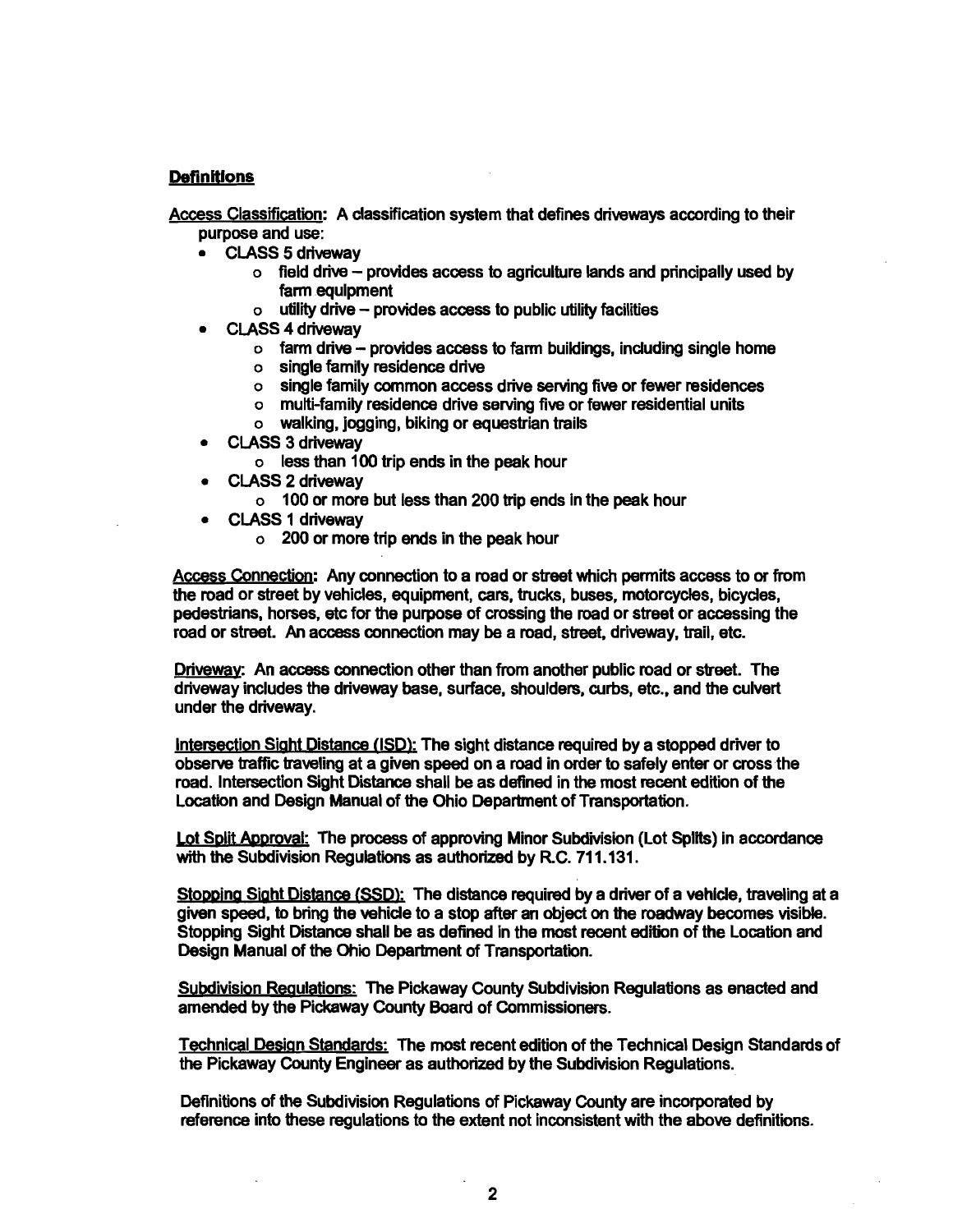#### **Preliminary Access Approval**

Prior to any lot split approval or prior to the transfer of any applicable lot or parcel of land which is not subject to a lot split approval, the Pickaway County Engineer shall, upon written request, issue a preliminary access approval. The preliminary access approval will indicate those locations along the lot for which access is acceptable and in conformance with these regulations. The preliminary access approval shall be Issued within seven (7) working days following submission of all the information required by these regulations. The Pickaway County Engineer may choose to not issue a preliminary access approval in situations when access is not desired or when provisions for access may be determined at a later date.

For preliminary access approval or for access permit issuance when no preliminary access approval was required, the Pickaway County Engineer may require any or all of the following Information be shown by a registered engineer or surveyor on either a survey plat or other accurate drawing:

- 1. Distances from the side property lines to the nearest adjacent driveways and their use.
- 2. Location of any driveways across from the property and thelr use.
- 3. Location of any driveways on the property and their use.
- 4. Available sight distance (SSD) and required sight distance (SSD).
- 5. Required driveway spacing.
- 6. Location of proposed driveways, if known.
- 7. Other information as required by the Pickaway County Engineer.

#### **Access Permits**

Prior to the construction of a driveway, an access permit application shall be submitted to the Pickaway County Engineer. 'The Pickaway County Engineer shall issue an access permit if the access permit application is approved. The permit will be for access at a location for which a preliminary access approval was previously granted or at a location that is otherwise in conformance with these regulations. In those situations where no preliminary access approval was issued, the Pickaway County Engineer may require submission of the Preliminary Access Approval information.

Permits lssued may indude lnterlm or temporary permits and shall prescribe the permitted uses and any limitations or conditions of the permit as well as the access classification. New permits are required whenever the land use or the access classifications of existing driveways change.

For CLASS 4 and CLASS 5 driveways, access permits shall be approved and issued or disapproved within fourteen (14) calendar days following submission of all information required by these regulations.

For all other driveway classifications, access permfts shall be approved or disapproved and issued within thirty (30) calendar days following submission of all information requlred by these regulations or by the Pickaway County Engineer.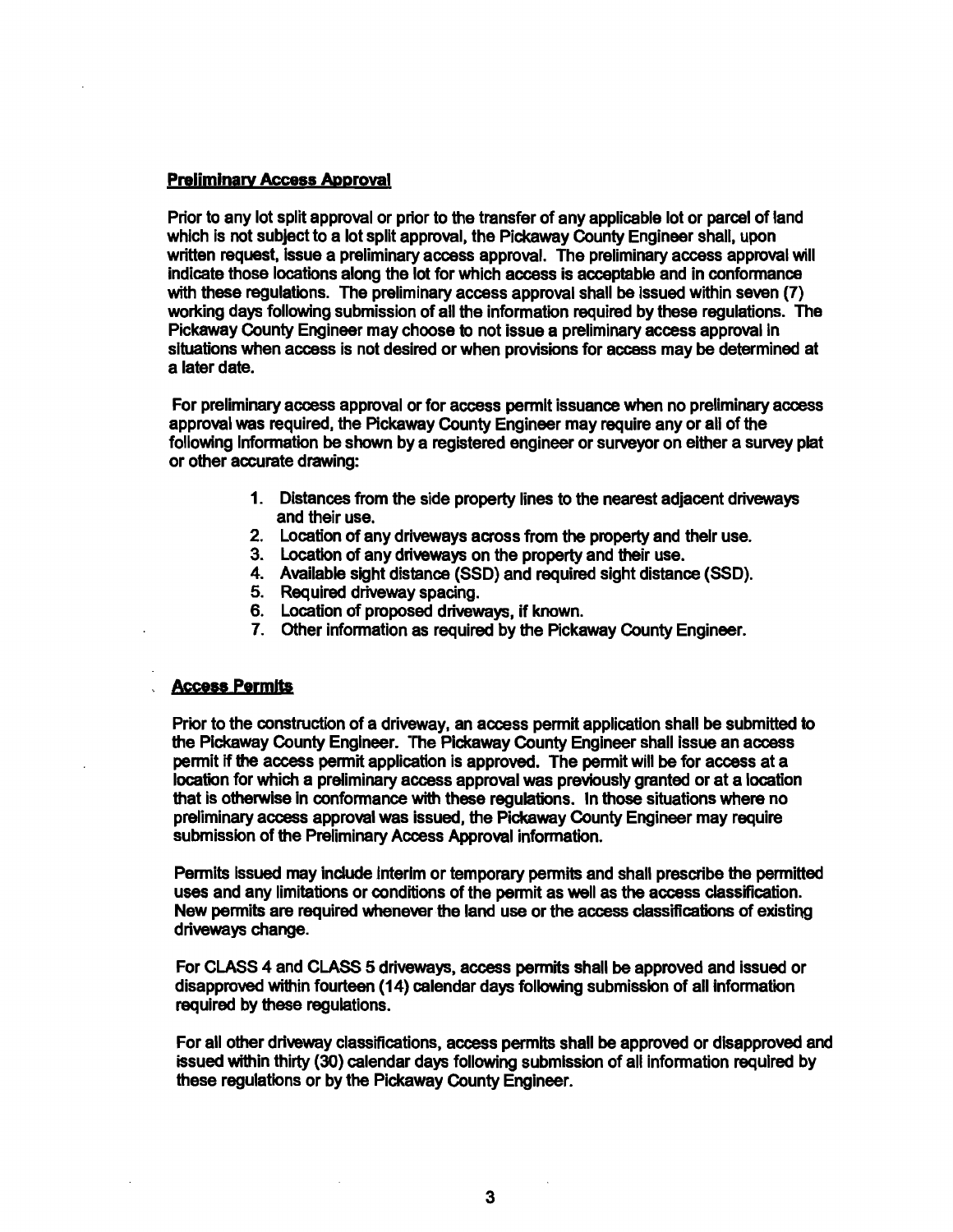Any access permit which is not approved and issued or is not disapproved within the above time frames shall be deemed approwd and shall be issued in accordance with the information submitted.

An access permit fee as established by the Board of Commissioners to cover the cost of administering these regulations shall accompany the access permit application.

Access permits shall expire if the driveway is not constructed within ninety (90) calendar days of the date of access permit issuance.

#### **Variances and Appeals**

The Board of Commissioners shall serve as the Board of Appeals for Access Management. The Board of Appeals shall hear and decide variances to these regulations in accordance with the standards of this Article. The Board of Appeals may also hear appeals where it is alleged that the Pickaway County Engineer made an error in any order, requirement, decision or determination in the enforcement of these access management regulations.

Variances may be granted by the County Engineer andlor Board of Appeals for all classes of driveways. Variances are appropriate if not contrary to the public interest where, owing to special conditions, a literal enforcement of the regulations will result in unnecessary hardship, and such that the spirit of the regulations will be observed and substantial justice done.

In the granting of variances, the Board of Appeals may consider all relevant matters, including. but not limited to, the following:

- **1.** Whether not granting **the** variance would deny all reasonable access.
- **2.** Whether granting the variance would endanger the public safety.
- **3.** Whether the hardship was self-created.
- **4.** Whether granting the variance would hinder traffic safety or the proper operation of the public road.
- **5.** Whether granting the variance would be consistent with the purpose of these regulations.
- 6. Whether all feasible access options except granting a variance have been considered.
- 7. Physical constraints, existing driveway spacings, current legal **or** advisory speed limits, and other issues.

'The applicants for variances may be required to provide evidence of unique or special conditions that make the strict application of these regulations impractical or impossible. Such evidence may include:

- 1. Indirect **or** restricted access cannot be obtained.
- 2. No engineering or construction solutions can be applied to mitigate the condition.
- **3.** No alternative access is available.

All applications for appeals or variances shall be accompanied by the fee established by the Board of County Commissioners. Appeals shall be filed within thirty **(30)** calendar days of the County Engineer's decision. Appeals to decisions'of the Board of Appeals for Access Management shall be in accordance with Chapter 2506 Revised Code of Ohio.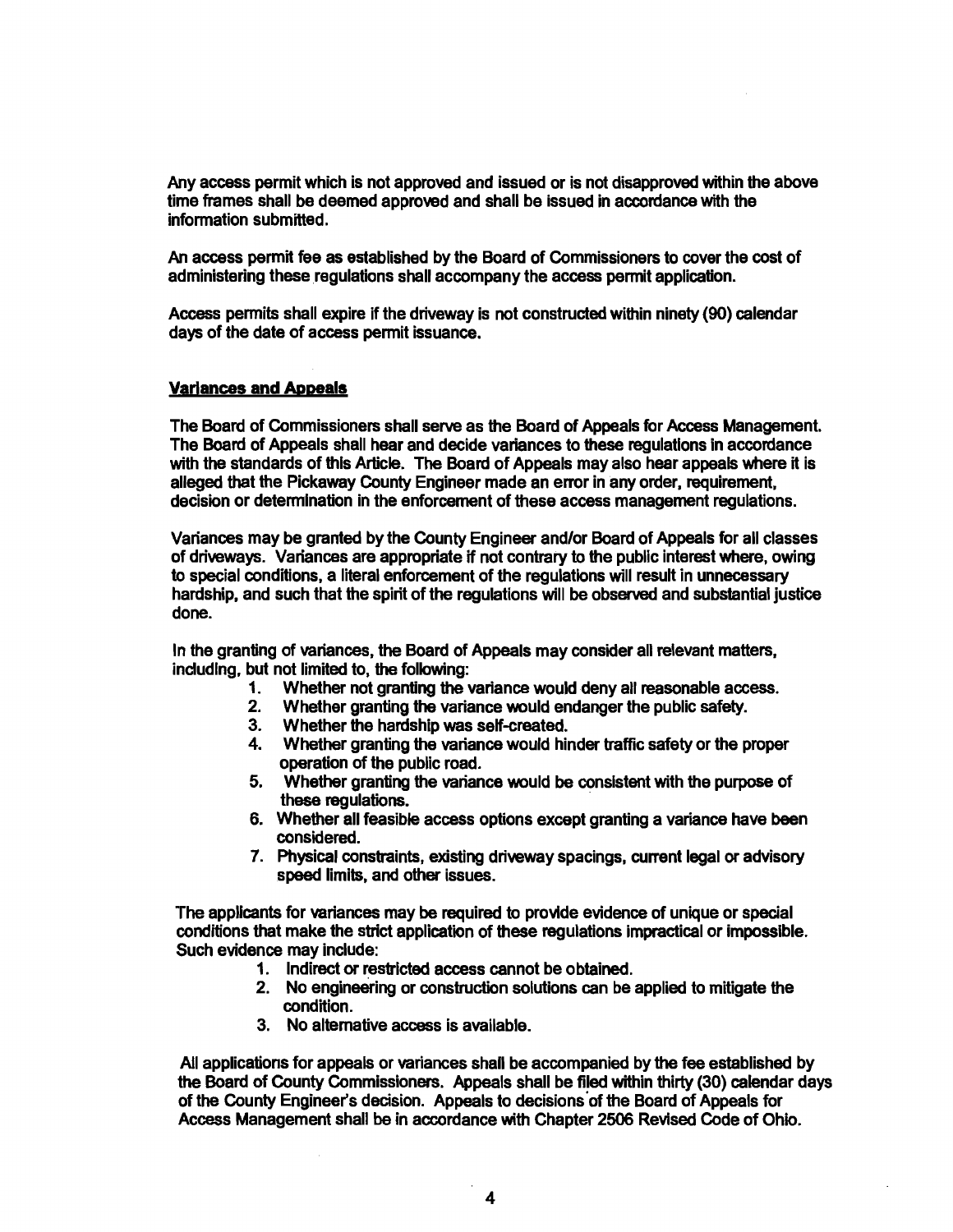#### **Enforcement**

If any driveway is Installed contrary to these regulations, the County Engineer shall notify the property owner in writing. The notification shall identify the problem with the driveway and establish a **15** calendar day **period,** or other longer time period approved by the Pickaway County Engineer, for the property owner to correct the problem. If the problem is not corrected within the established time period, Pickaway County may proceed in accordance with applicable law.

In addition, pursuant to Section **5552.99** of the ORC, whoever violates any provision of these regulations shall be fined upon conviction not more than five hundred dollars for each offense. Each day of violation is a separate offense. This remedy is In addition to other remedies as provided by law.

#### **Standards**

The arrangement, character, extent, width, grade, and location of all access connections shall conform with these regulations and shall be considered in their relation to existing and planned roads, streets and driveways, topographical conditions, and public convenience and safety and the proposed uses of the land to be sewed by such access connections.

- **1.** The requirements of these regulations vary depending on the road classification as defined In most recent version of the PICKAWAY COUNTY TECHNICAL DESIGN STANDARDS.
- 2. The provisions of any existing or future Access Management Plan prepared for a specific road or portion of a road shall apply. The applicable requirements of the Subdivision Regulations and the Technical Design Standards shall also apply.
- 3. CLASS **5** Drivewavs

New driveways shall be located no **closer** than **25** feet from an existirlg or proposed driwway and no cbser than 80 feet from an existing or proposed road or street. New driveways serving the same parcel or serving contiguously-owned parcels shall be located no closer than 495 feet from an existing or proposed driveway.

#### 4. CLASS 4 Driveways

a. Along, Major **Cdledor** Roads: No new driveways shall be permitted along a Major Collector Road from parcels or contiguously-owned parcels where access is available or can be made available from a lower classification road or street or from a common access driveway.

Where new driveways along a Major Collector Road are permitted, they shall be located no cbser than **495** feet from an existing or proposed driveway or from an existing or proposed road or street. No more than one driveway shall be permitted per parcel or per contiguously-cwned parcels.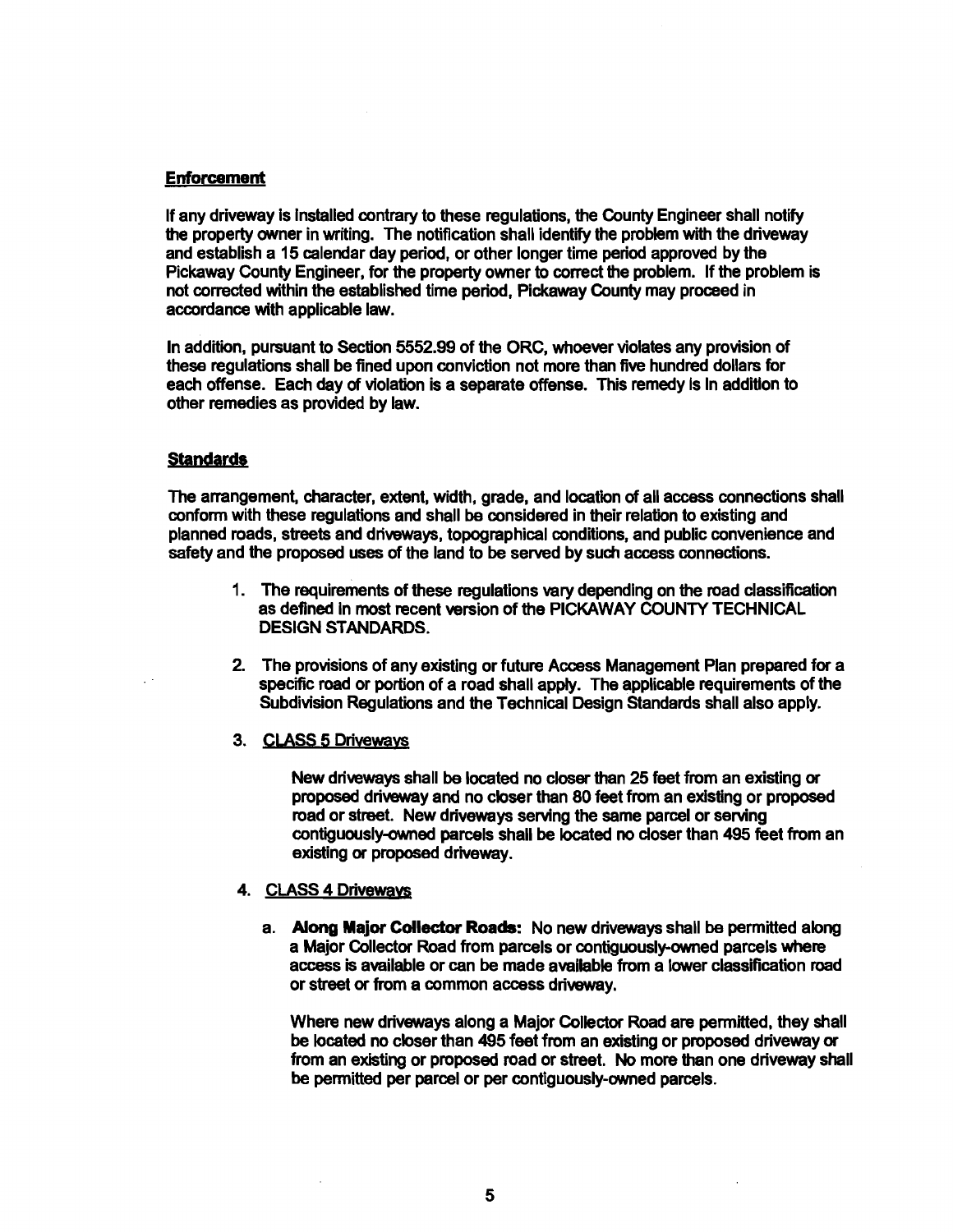b. Along Minor Collector Roads, Local Roads, Local and Collector Streets: No more than one driveway shall be permitted per parcel or per contiguously-owned parcels except that two driveways may be permitted if they are located in accordance with these regulations and spacing requirements as follows: Minor Collector - **300',** Local Road - **250',** Local and Collector Streets **120'.** 

#### **5. CLASS 3, CLASS 2, and CLASS 1 Volume Driveways/Access Connections**

a. Along Major Collector Roads: No new driveways shall be permitted along a Major Collector Road from parcels or contiguously-owned parcels where access is available or can be made available from a lower classification road or street or from a common access driveway.

Where new driveways along a Major Collector Road are permitted, they shall be located no closer than 495 feet from an existing or proposed driveway or from an existing or proposed road or street. No more than one driveway shall be permitted per parcel or per contiguously-owned parcels.

For new driveways that will warrant traffic signals, the spacing from the nearest existing or proposed signalized intersection shall be no doser than **2640** feet, or from the nearest existing or proposed un-signalized intersection shall be no closer than **1320** feet.

b. Along Minor Collector Roads: No new driveways shall be permitted along a Minor Collector Road from parcels or contiguously-owned parcels where access is available or can be made available from a lower classification road or street.

New driveways along a Minor Collector mad shall be located no closer than 300 feet from an existing or proposed road or street or from an existing or proposed driveway.

For new driveways that will warrant trafflc signals, the spacing from the nearest existing or proposed signalized intersection shall be no closer than 1760 feet or from the nearest existing or proposed unsignalized road or street intersection shall be no closer than **880** feet.

c. Along Local Roads: No more than one driveway shall be permitted per parcel or per contiguously-owned.

New driveways along a Local road shall be located no closer than **250**  feet from an existing or proposed road or street or from an existing or proposed driveway.

For new driveways that will warrant traffic signals, the spacing from the nearest existing or proposed signdllzed Intersection shall be no closer than **1320** feet or **from** the nearest existing or proposed un-signalized road or street intersection shall be no closer than **660** feet.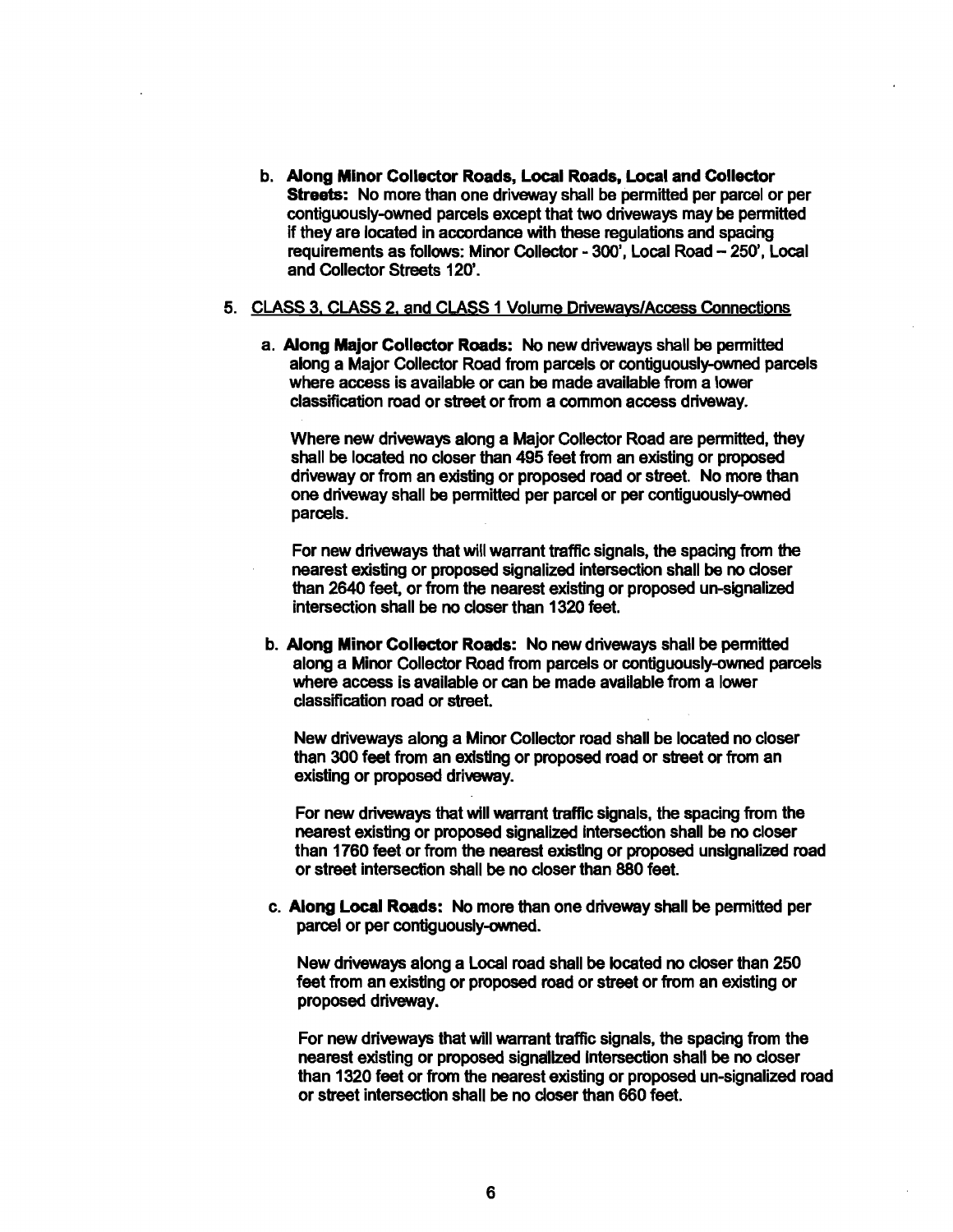- d. Along Local and Collector Streets: Driveways shall meet the requirements for Local Roads.
- 6. General
	- a. All new driveways shall meet or exceed the requirements **of** these regulations. 'The location of all access connections shall permit adequate horizontal and vertical sight distance as specified in the latest edition of the Ohio Department of Transportation (ODOT) Location and Design Manual, based on the Stopping Sight Distance (Intersection Sight Distance for CLASS 3, CLASS 2, and CLASS 1 driveways) for **the**  legal speed limit at the location of the driveway.
	- b. Existing driveways that do not conform with these regulations shall be considered nonconforming driveways and shall be brought into conformance with these regulations under **the** following conditions:
		- 1. When new access permits are requested;
		- 2. When significant increases in trip generation are planned for the driveway;
		- 3. If the use served by the nonconforming driveway discontinues for a consecutive period of 2 years;
		- 4. When there is a change of use **of** the property; or
		- 5. As roads are reclassified to a Functional Classification of Major Collector or higher, at the discretion of **the** Pickaway County Engineer.
	- c. To the greatest extent possible developments shall incorporate unified access and circulation systems. Where a proposed development abuts to and connects, through internal circulation, to an existing subdivision or development which has access to a road or street, **the** proposed development shall, when necessary, upgrade the Intersection at **the**  road **or** street and the existing subdivision's or development's access to **the** road or street.
	- d. When a new driveway is permitted, **the** property owner(s) shall eliminate all pre-existing non-conforming driveways upon completion of the new driveway as required by the County Engineer. No new driveways shall be permitted for parcels **or** contiguously-owned parcels where access rights have been previously extinguished or acquired by a governmental body.
	- e. Property owners are required, at their expense, to install driveways in accordance with these regulations, the requirements of **the** Pickaway County Engineer or applicable Township, and any construction plans for the driveways which have been approved by the Pickaway County Engineer.
	- f. The County Engineer shall require a Traffic Impact Study for any CLASS 2 or CLASS 1 driveway and may require a Traffic Impact Study for any CLASS 3 driveway. The Traffic lmpact Study shall be prepared in accordance with **the** requirements of the Pickaway County Engineer and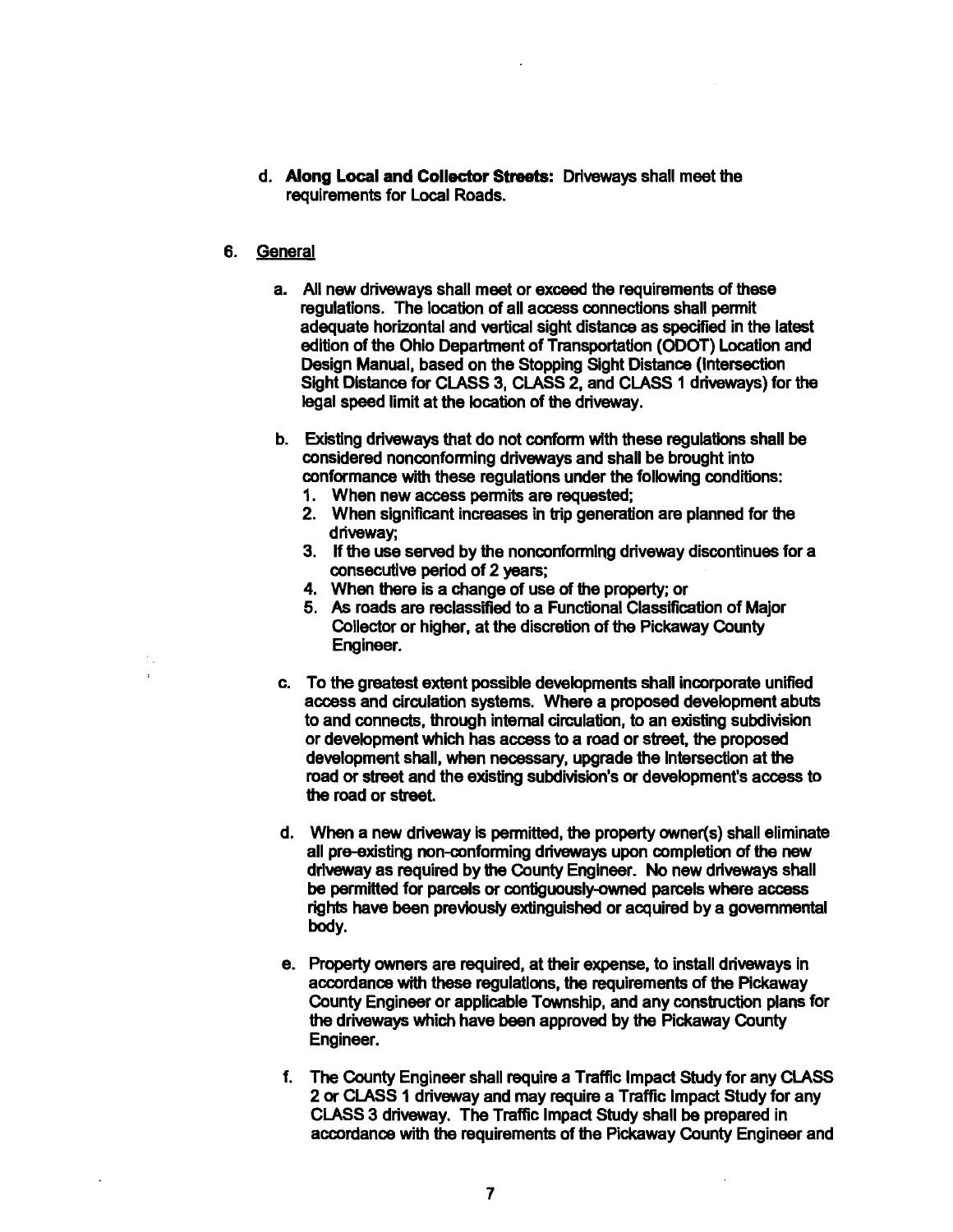the Technical Design Standards. All costs associated with preparing a Traffic Impact Study and any modifications to the roadway shall be **the**  responsibility of the property owner.

- g. Based on a Traffic Impact Study or the requirements of the Pickaway County Engineer, the Pickaway County Engineer may impose requirements such as:
	- 1. Addition of left and right turn lanes.
	- 2. Minimum and maximum widths and turning radii for driveways,
	- 3. Increased 'throat" lengths between the public road and parallel driveways or parking areas,
	- 4. Restricting turning movements at driveways,
	- 5. Denying direct access,
	- 6. Installation or modification of traffic signals,
	- 7. Consolidating driveways,
	- 8. Closing driveways,
	- 9. lncreased driveway spacings.
	- **10.** Increased lane width or berm width on the existing road.
- h. Based on professional judgment, the Pickaway County Engineer may reduce by up to 35% the above driveway spacings for CLASS 4 and CLASS 5 driveways. The Pickaway County Engineer may take into account physical constraints, existing driveway spacings, current legal or advisory speed limits, and other issues.

#### **Amendments**

The Board of County Commissioners may, after **two** public hearings advertised and held in accordance with Ohio Revised Code Section 5552.06, amend or supplement these regulations. The requirements for the advisory committee shall not apply to any amendments.

#### **Severability**

If, for any reason, any clause, sentence, paragraph, section or other part of **these**  regulations should be decided by a court of competent jurisdiction to be invalid, such judgment shall not affect the validity of these regulations as a whole, or any part thereof, other than the part so held to be invalid.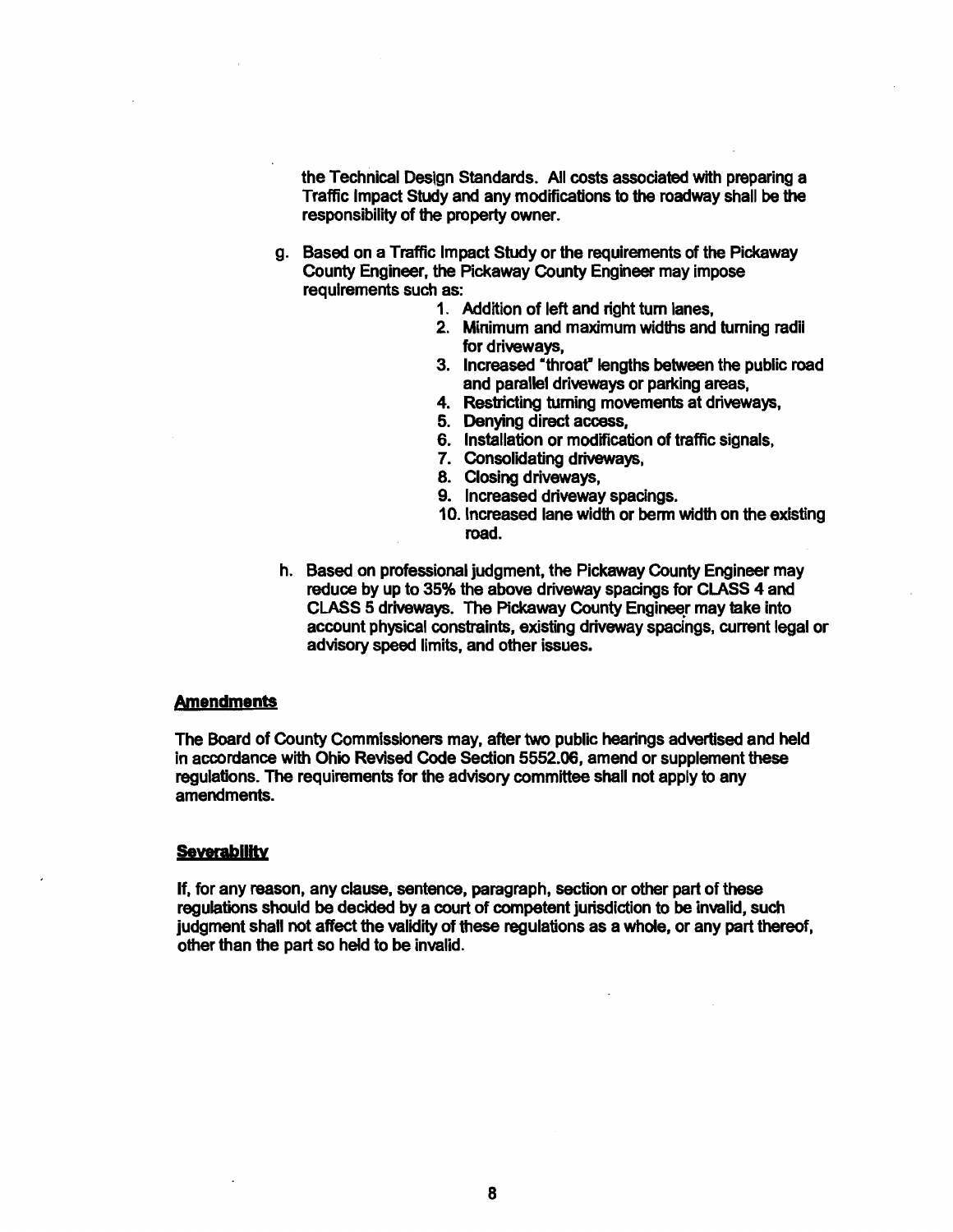#### **Adoption**

**These regulations are adopted by Resolution of the Board of County Commissioners on October 23,2006 after public hearings were held on December 19,2005, February 8, 2006, and February 22, 2006.** 

**BOARD OF COUNTY COMMISSIONERS PICKAWAY COUNTY, OHIO**  Ula Jean Métzler 22 A **Glenn D** eðsér  $\overrightarrow{Jay}$ Wippel

Attest: *Patricia U* **Clerk**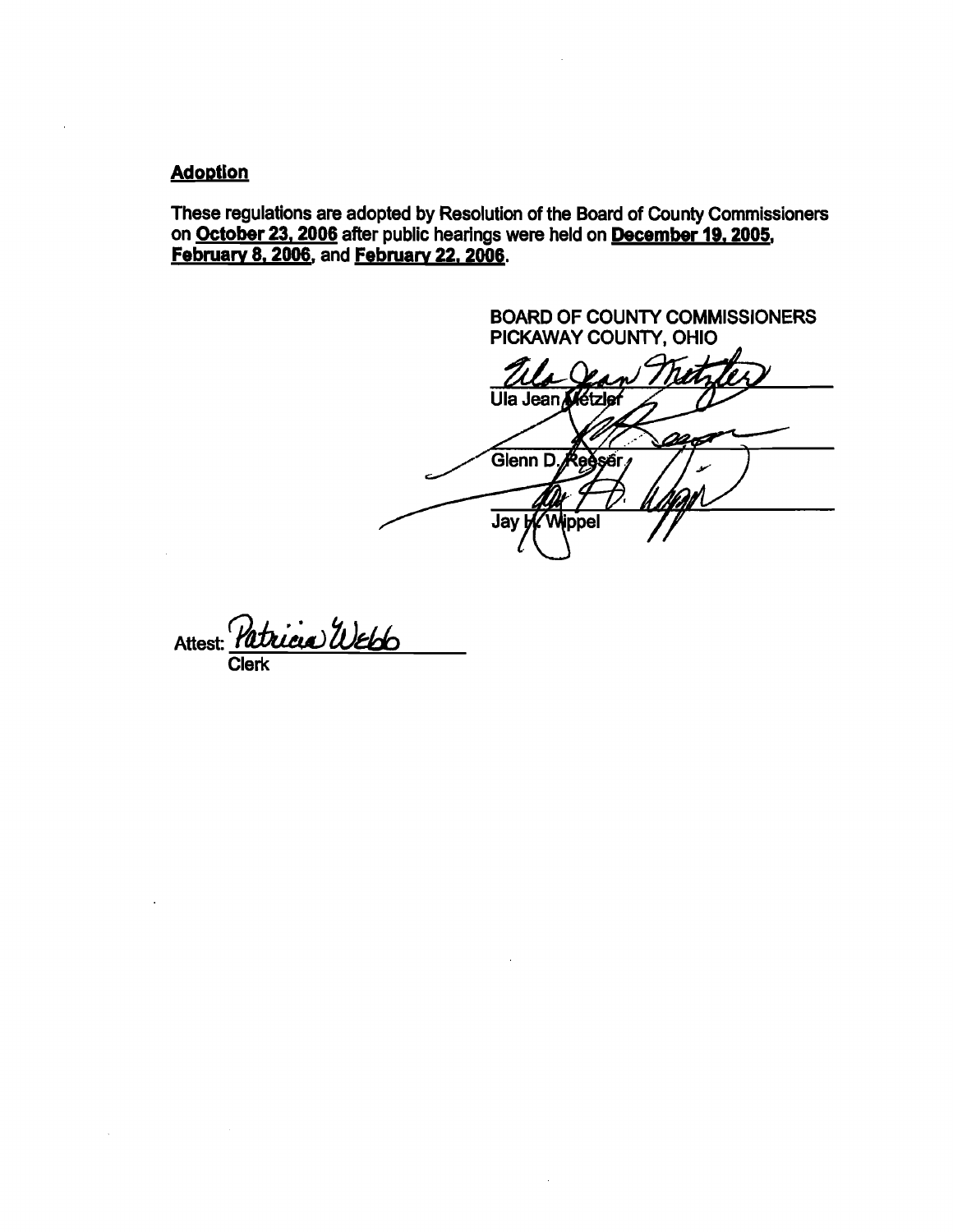# **PICKAWAY COUNTY ENGINEER'S DEPARTMENT**

|                                                                                                                                                                                                                                                      |                                 | PICKAWAY COUNTY ENGINEER'S DEPARTMENT                                                     |                                                            |
|------------------------------------------------------------------------------------------------------------------------------------------------------------------------------------------------------------------------------------------------------|---------------------------------|-------------------------------------------------------------------------------------------|------------------------------------------------------------|
|                                                                                                                                                                                                                                                      |                                 | UNINCORPORATED PICKAWAY COUNTY FUNCTIONAL CLASSIFICATION<br><b>MAJOR COLLECTOR</b>        |                                                            |
| <b>ROUTE</b>                                                                                                                                                                                                                                         | $ C-009 $                       | <b>FROM</b><br><b>TARLTON RD C-016</b>                                                    | TO<br><b>CIRCLEVILLE CORP</b>                              |
| <b>KINGSTON PIKE<br/>TARLTON RD<br/>ASHVILLE PIKE<br/>WELCH RD</b>                                                                                                                                                                                   | $C-016$<br>$C-028$              | $\sqrt{US23}$                                                                             | <b>KINGSTON PK C-009</b><br><b>ENTIRE</b>                  |
|                                                                                                                                                                                                                                                      | $\sqrt{C-143}$<br>$C-509$       |                                                                                           | <b>ENTIRE</b><br><b>ENTIRE</b>                             |
| <b>ORR RD<br/>NORTH COURT ST<br/>RICKENBACKER PRKY</b>                                                                                                                                                                                               | $C-511$                         |                                                                                           | <b>ENTIRE</b><br><b>ENTIRE</b>                             |
| <b>DUVALL ROAD</b>                                                                                                                                                                                                                                   | T-020                           | $\sqrt{US23}$                                                                             | <b>LOCKBOURNE EASTERN RD T-031</b>                         |
|                                                                                                                                                                                                                                                      |                                 | <b>MINOR COLLECTOR</b>                                                                    |                                                            |
| <b>ROUTE</b><br><b>KINGSTON-ADELPHI</b><br>LONDON ROAD                                                                                                                                                                                               | $ C - 001 $                     | <b>FROM</b>                                                                               | TO<br><b>ENTIRE</b>                                        |
| <b>COMMERCIAL POINT ROAD</b><br>WALNUT CREEK PIKE                                                                                                                                                                                                    | $ C-003 $<br>CC004              | $\overline{\text{SR}56}$                                                                  | <b>US 62</b><br><b>ENTIRE</b>                              |
|                                                                                                                                                                                                                                                      | $ C-007$                        | <b>SR 361</b>                                                                             | <b>ENTIRE</b><br><b>TARLTON RD C-016</b>                   |
|                                                                                                                                                                                                                                                      |                                 | KINGSTON PK C-009                                                                         | <b>ITARLTON CORP</b><br><b>ENTIRE</b>                      |
|                                                                                                                                                                                                                                                      |                                 |                                                                                           | <b>ENTIRE</b><br><b>ENTIRE</b>                             |
|                                                                                                                                                                                                                                                      |                                 |                                                                                           | <b>ENTIRE</b><br><b>ENTIRE</b>                             |
|                                                                                                                                                                                                                                                      |                                 | <b>ASHVILLE -FAIRFIELD C-32</b>                                                           | <b>ENTIRE</b><br><b>ASHVILLE CORP</b>                      |
|                                                                                                                                                                                                                                                      |                                 | <b>LOCKBOURNE EASTER RD C-031</b>                                                         | WALNUT CREEK PIKE C-007<br><b>ENTIRE</b>                   |
|                                                                                                                                                                                                                                                      |                                 | <b>SR 56</b>                                                                              | <b>TARLTON CORP</b><br><b>ENTIRE</b>                       |
|                                                                                                                                                                                                                                                      |                                 | <b>COMMERCIAL PT CORP</b>                                                                 | LANE ROAD T-144<br><b>ENTIRE</b>                           |
| COMMERCIAL POINT ROAD C-004<br>VALIMIT CREEK PIKE C-007<br>TARLTON RD<br>VANKEETOWN PIKE C-025<br>TARLTON RD<br>VANKEETOWN PIKE C-025<br>EGYPT PIKE C-0224<br>EGYPT PIKE C-0225<br>EGYPT PIKE C-0225<br>EGYPT PIKE FARE C-0225<br>C-0224<br>EGYPT PI |                                 | <b>MADISON COUNTY LINE</b>                                                                | <b>ENTIRE</b><br><b>BRIDGE OVER DEER CREEK (L.P. 0.37)</b> |
|                                                                                                                                                                                                                                                      |                                 | US 23 (South)                                                                             | <b>CROMLEY RD C-28</b><br><b>ENTIRE</b>                    |
|                                                                                                                                                                                                                                                      |                                 | <b>ASHVILLE CORP</b>                                                                      | <b>ENTIRE</b><br>AIRBASE ROAD C-237                        |
|                                                                                                                                                                                                                                                      |                                 | $\overline{\text{US }22}$                                                                 | SR 188<br><b>ENTIRE</b>                                    |
|                                                                                                                                                                                                                                                      |                                 |                                                                                           | <b>ENTIRE</b><br><b>ENTIRE</b>                             |
|                                                                                                                                                                                                                                                      |                                 |                                                                                           | <b>ENTIRE</b><br><b>ENTIRE</b>                             |
|                                                                                                                                                                                                                                                      |                                 | <b>RIDGEWAY T-169</b>                                                                     | $\overline{\text{US } 62}$<br><b>ENTIRE</b>                |
|                                                                                                                                                                                                                                                      |                                 | <b>COLLECTOR STREET</b>                                                                   |                                                            |
| <b>ROUTE</b>                                                                                                                                                                                                                                         |                                 | <b>FROM</b>                                                                               | <b>TO</b>                                                  |
| ERA ROAD<br>SOUTH COURT STREET                                                                                                                                                                                                                       | $ C-500 $<br>$\overline{C-512}$ | BRIDGE OVER DEER CREEK(L.P. 0.37) US 62                                                   | <b>ENTIRE</b>                                              |
|                                                                                                                                                                                                                                                      |                                 | <b>LOCAL ROADS</b>                                                                        |                                                            |
|                                                                                                                                                                                                                                                      |                                 | ALL COUNTY AND TOWNSHIP ROADS NOT LISTED ABOVE IN UNINCORPORATED AREAS OF PICKAWAY COUNTY |                                                            |
|                                                                                                                                                                                                                                                      |                                 |                                                                                           |                                                            |
|                                                                                                                                                                                                                                                      |                                 |                                                                                           |                                                            |
|                                                                                                                                                                                                                                                      |                                 |                                                                                           |                                                            |
|                                                                                                                                                                                                                                                      |                                 |                                                                                           |                                                            |
|                                                                                                                                                                                                                                                      |                                 |                                                                                           |                                                            |
|                                                                                                                                                                                                                                                      |                                 |                                                                                           | UPDATED: 10/06                                             |
|                                                                                                                                                                                                                                                      |                                 |                                                                                           |                                                            |
|                                                                                                                                                                                                                                                      |                                 |                                                                                           |                                                            |
|                                                                                                                                                                                                                                                      |                                 |                                                                                           |                                                            |
|                                                                                                                                                                                                                                                      |                                 |                                                                                           |                                                            |
|                                                                                                                                                                                                                                                      |                                 |                                                                                           |                                                            |
|                                                                                                                                                                                                                                                      |                                 |                                                                                           |                                                            |
|                                                                                                                                                                                                                                                      |                                 |                                                                                           |                                                            |
|                                                                                                                                                                                                                                                      |                                 |                                                                                           |                                                            |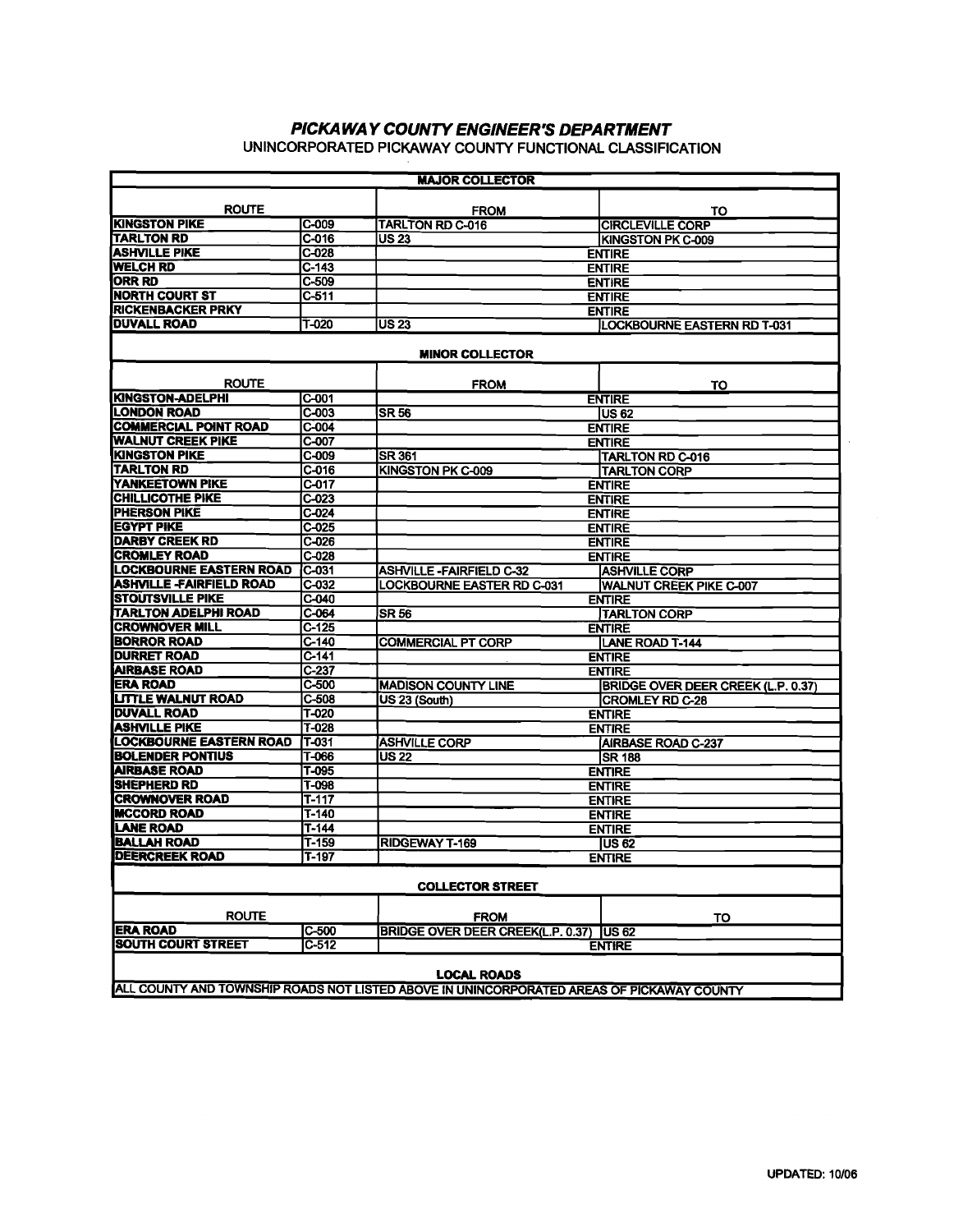#### **FUNCTIONAL CLASSIFICATION OF STATE AND LOCAL ROADS ODOT DISTRICT 6: PICKAWAY COUNTY**

| <b>COUNTY ROUTE</b> |                       | NAME                           |                  |                 | AC FC BEGINNING               |       | LOG ENDING                   |       | LOG LENGTH |
|---------------------|-----------------------|--------------------------------|------------------|-----------------|-------------------------------|-------|------------------------------|-------|------------|
| <b>PIC</b>          | <b>IR 0071R</b> 1-71  |                                | 000              |                 | 01 LEAVE MAD CO               |       | 0.00 ENTER FRA CO            | 3.16  | 3.16       |
| PIC                 | US 0022R US-22        |                                | 714              | $\overline{14}$ |                               | 15.73 |                              | 20.65 | 4.92       |
| $\overline{P}$      | US 0022R US-22        |                                | 000              | $\overline{06}$ |                               |       | 20.65 ENTER FAI CO           | 23.96 | 3.31       |
| PIC                 |                       | US 0022R FRONT ST              | 000              |                 | 06 LEAVE FAY CO               | 0.00  |                              | 15.73 | 15.73      |
| PIC                 | US 0023R US-23        |                                | 000              |                 | 02 LEAVE ROS CO               | 0.00  |                              | 6.21  | 6.21       |
| PIC                 | US 0023R US-23        |                                | 000              | 02              | <b>LEAVE SOUTH BLOOMFIELD</b> |       | 17.59 ENTER FRA CO           | 23.16 | 5.57       |
| <b>PIC</b>          | US 0023R US-23        |                                | 714              | 14              |                               | 6.21  |                              | 8.22  | 2.01       |
| PIC                 |                       | US 0023R S WALNUT ST           | 787              | 14              |                               |       | 16.80 LEAVE SOUTH BLOOMFIELD | 17.59 | 0.79       |
| PIC                 | <b>US 0023R US-23</b> |                                | 714              | $\overline{12}$ |                               | 8.22  |                              | 9.91  | 1.69       |
| PIC                 | US 0023R US-23        |                                | 000              | 02              |                               | 9.91  |                              | 16.80 | 6.89       |
| PIC                 | US 0062R US-62        |                                | 000              |                 | 06 BRIDGE                     |       | 0.00 ENTER FRA CO            | 7,64  | 7.64       |
| $\overline{PIC}$    | SR 0056R SR-56        |                                | 000              |                 | 07 LEAVE MAD CO               |       | 0.00 JCT US 0022R            | 17.36 | 17.36      |
| $\overline{PIC}$    | SR 0056R MAIN ST      |                                | $\overline{714}$ |                 | 16 JCT US 0022R               | 19.57 |                              | 22.04 | 2.47       |
| <b>PIC</b>          | SR 0056R SR-56        |                                | 000              | $\overline{07}$ |                               |       | 22.04 ENTER HOC CO           | 33.95 | 11.91      |
| <b>PIC</b>          | SR 0104R SR-104       |                                | 000              |                 | 07 LEAVE ROS CO               |       | 0.00 ENTER FRA CO            | 21.47 | 21.47      |
| PIC                 | SR 0138R SR-138       |                                | 000              |                 | 07 LEAVE ROS CO               |       | 0.00 END AT US 0022R         | 9.13  | 9.13       |
| PIC                 | SR 0159R SR-159       |                                | 000              |                 | 07 LEAVE ROS CO               |       | 0.00 ENTER FAI CO            | 9.41  | 9.41       |
| PIC                 | SR 0180R SR-180       |                                | 000              |                 | 07 LEAVE ROS CO               |       | 0.00 JCT SR 0056R            | 0.48  | 0.48       |
| PIC                 | SR 0188R SR-188       |                                | 000              | $\overline{07}$ |                               |       | 2.90 ENTER FAI CO            | 8.03  | 5.13       |
| <b>PIC</b>          |                       | SR 0188R N COURT ST            | $\overline{714}$ |                 | 16 BEGIN AT US 0022R          | 0.00  |                              | 2,90  | 2.90       |
| PIC                 | SR 0207R SR-207       |                                | 000              |                 | 07 LEAVE ROS CO               |       | 0.00 ENTER FAY CO            | 9.57  | 9.57       |
| <b>PIC</b>          |                       | SR 0316R ASHVILLE RD           | 787              |                 | 17 JCT US 0023R               |       | 11.55 END AT SR 0752R        | 14.05 | 2.50       |
| PIC                 | SR 0316R SR-316       |                                | 000              |                 | 07 BEGIN AT SR 0056R          | 0.00  |                              | 11.01 | 11.01      |
| PIC                 |                       | <b>SR 0316R NORTH ST</b>       | 787              | $\overline{17}$ |                               |       | 11.01 JCT US 0023R           | 11.27 | 0.26       |
| PIC                 | SR 0361R SR-361       |                                | 000              |                 | 07 BEGIN AT US 0023R          |       | 0.00 END AT SR 0159R         | 4.67  | 4.67       |
| PIC                 | SR 0674R SR-674       |                                | 000              |                 | 07 FAI CO BEGIN               |       | 0.00 FAI CO END              | 10.91 | 10.91      |
| <b>PIC</b>          | SR 0752R SR-752       |                                | 787              |                 | 17 BEGIN AT US 0023R          | 0.00  |                              | 2.33  | 2.33       |
| PIC                 | SR 0752R SR-752       |                                | 000              | $\overline{07}$ |                               |       | 2.33 END AT SR 0674R         | 8.43  | 6.10       |
| PIC                 | SR 0762R SR-762       |                                | 000              |                 | 07 BEGIN AT US 0062R          |       | 0.00 END AT US 0023R         | 11.18 | 11.18      |
| PIC                 |                       | CR 0003 LONDON RD              | 000              |                 | 08 JCT C26 LT                 |       | 8.15 OVERLAP SR 316          | 10.77 | 2.62       |
| PIC                 | <b>CR 0003</b>        | <b>MAIN ST</b>                 | 000              |                 | 08 JCT SR316 LT               |       | 10.93 JCT C24 RT             | 12.98 | 2.05       |
| PIC                 |                       | <b>CR 0005 YANKEETOWN PIKE</b> | 000              |                 | 08 JCT C17 RT                 |       | 2.79 JCT C17 LT              | 2.83  | 0.04       |
| <b>PIC</b>          | <b>CR 0007</b>        | <b>WALNUT CREEK PIKE</b>       | 000              |                 | 08 URBAN AREA LINE            |       | 0.70 END FRA CO LINE         | 12.63 | 11.93      |
| PIC                 | <b>CR 0007</b>        | <b>WALNUT CREEK PIKE</b>       | 714              |                 | 17 BGN JCT C511               |       | 0.00 URBAN AREA LINE         | 0.70  | 0.70       |
| PIC                 | <b>CR 0009</b>        | <b>KINGSTON PIKE</b>           | 714              |                 | 17 BEGIN JCT SR56             |       | 0.00 JCT C16 RT              | 1.92  | 1.92       |
| PIC                 | <b>CR 0016</b>        | <b>TARLTON RD</b>              | 714              |                 | 17 BGN JCT US23               |       | $0.00$ JCT C9                | 1.32  | 1.32       |
| PIC                 | <b>CR 0016</b>        | <b>TARLTON RD</b>              | 000              |                 | 08 JCT C9                     |       | 1.32 END TARLTON WCL         | 9.28  | 7.96       |
| <b>PIC</b>          | <b>CR 0017</b>        | <b>YANKEETOWN PIKE</b>         | 000              |                 | 08 BEGIN JCT SR56             |       | 0.00 OVERLAP C5              | 0.24  | 0.24       |
| $\overline{P}$      | <b>CR 0017</b>        | <b>YANKEETOWN PIKE</b>         | 000              |                 | 08 JCT C5 RT                  |       | 0.28 END FAY CO LINE         | 12.13 | 11.85      |
| $\overline{PIC}$    | <b>CR 0020</b>        | <b>DARBY CREEK RD</b>          | 000              |                 | 08 BEGIN JCT US62             |       | 0.00 END JCT C501            | 0.10  | 0.10       |
| PIC                 | CR 0023               | <b>CHILLICOTHE PIKE</b>        | 000              |                 | 08 BEGIN ROS CO LINE          |       | 0.00 OVERLAP SR138           | 3.02  | 3.02       |
| <b>PIC</b>          | CR 0023               | <b>CHILLICOTHE PIKE</b>        | 000              |                 | 08 JCT SR138 RT               |       | 3.14 END JCT C17             | 7.64  | 4.50       |